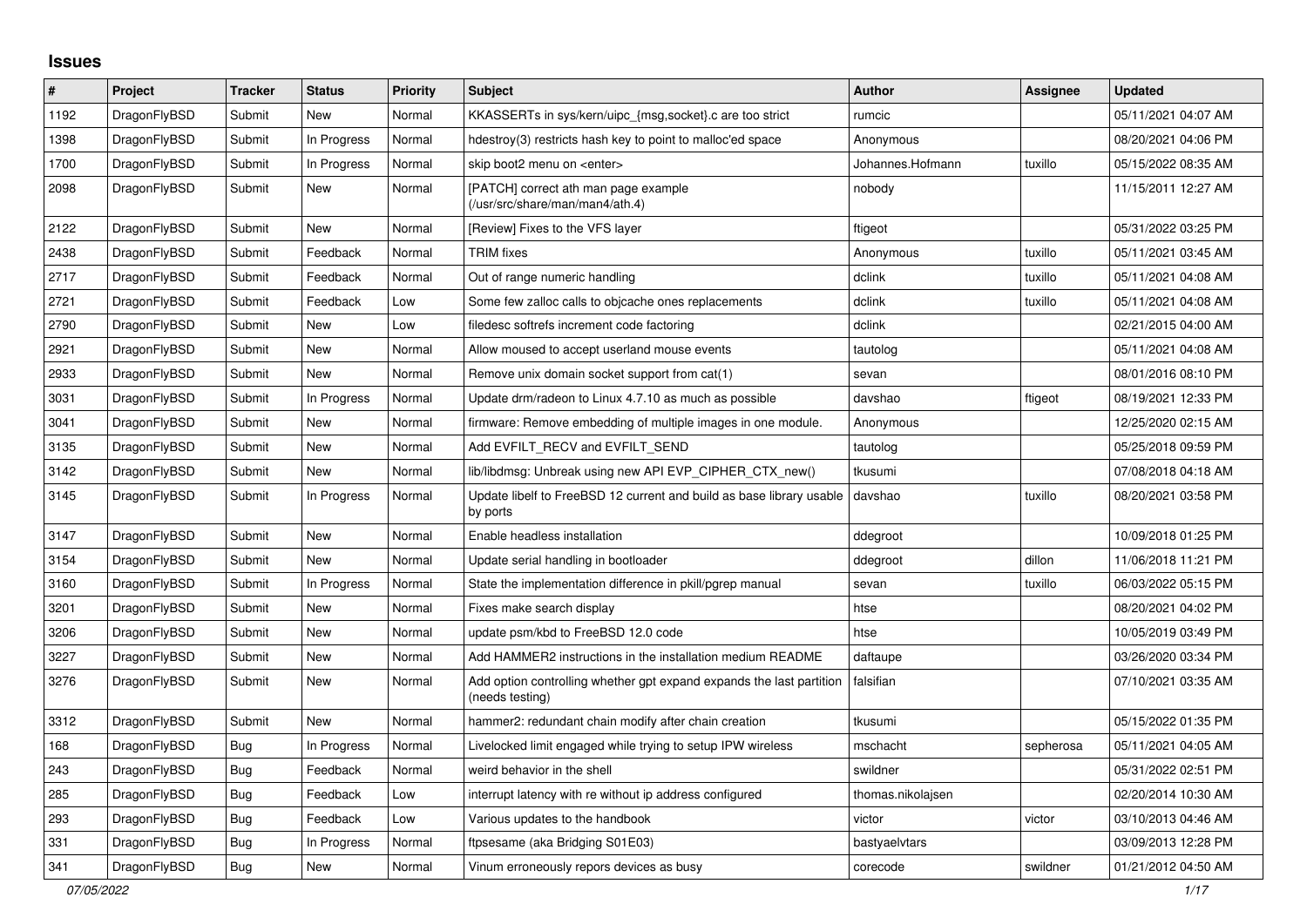| $\sharp$ | Project      | <b>Tracker</b> | <b>Status</b> | <b>Priority</b> | Subject                                                          | <b>Author</b>      | <b>Assignee</b> | <b>Updated</b>      |
|----------|--------------|----------------|---------------|-----------------|------------------------------------------------------------------|--------------------|-----------------|---------------------|
| 385      | DragonFlyBSD | Bug            | Feedback      | Low             | Mail archive address removal                                     | justin             | justin          | 03/09/2013 11:24 AM |
| 570      | DragonFlyBSD | <b>Bug</b>     | Feedback      | Normal          | 1.8.x: ACPI problems                                             | qhwt+dfly          |                 | 06/02/2014 03:45 AM |
| 599      | DragonFlyBSD | <b>Bug</b>     | New           | Urgent          | 1.9.0 reproducable panic                                         | pavalos            |                 | 12/22/2010 01:08 AM |
| 600      | DragonFlyBSD | <b>Bug</b>     | New           | Low             | /sys/libkern/karc4random                                         | robin_carey5       | profmakx        | 01/19/2015 03:07 AM |
| 604      | DragonFlyBSD | <b>Bug</b>     | In Progress   | Normal          | 1.8.1-RELEASE - clock runs fast on mainboard ASUS P5A-B          | yeti               |                 | 05/11/2021 03:55 AM |
| 679      | DragonFlyBSD | <b>Bug</b>     | New           | Low             | Netgraph backward compatibility for old *LEN constants           | nant               | nant            | 02/18/2014 05:45 AM |
| 725      | DragonFlyBSD | <b>Bug</b>     | In Progress   | Low             | 'make distribution' fails w/'ro' /usr/obj                        | c.turner           |                 | 03/09/2013 01:01 PM |
| 731      | DragonFlyBSD | <b>Bug</b>     | New           | Normal          | system freeze on "slice too large"                               | corecode           | tuxillo         | 06/25/2022 04:01 AM |
| 742      | DragonFlyBSD | Bug            | In Progress   | Normal          | umount problems with multiple mounts                             | corecode           | tuxillo         | 06/25/2022 04:02 AM |
| 781      | DragonFlyBSD | Bug            | In Progress   | Normal          | fdisk uses wrong geometry on usb flash drives                    | corecode           | tuxillo         | 05/11/2021 03:50 AM |
| 806      | DragonFlyBSD | <b>Bug</b>     | Feedback      | Normal          | boot error on MacBook                                            | tralamazza         |                 | 06/04/2022 05:28 AM |
| 846      | DragonFlyBSD | <b>Bug</b>     | Feedback      | Normal          | USB bugs:usb mouse can't used!                                   | frankning          |                 | 01/15/2015 08:36 AM |
| 847      | DragonFlyBSD | <b>Bug</b>     | Feedback      | Normal          | processes getting stuck on mount point                           | corecode           | tuxillo         | 05/11/2021 03:50 AM |
| 884      | DragonFlyBSD | <b>Bug</b>     | In Progress   | High            | Performance/memory problems under filesystem IO load             | hasso              |                 | 05/11/2021 03:50 AM |
| 901      | DragonFlyBSD | Bug            | Feedback      | Normal          | route show needs to get data from all cpus                       | corecode           | tuxillo         | 05/11/2021 03:50 AM |
| 911      | DragonFlyBSD | <b>Bug</b>     | Feedback      | Normal          | kldload/kernel linker can exceed malloc reserve and panic system | corecode           | tuxillo         | 05/11/2021 03:51 AM |
| 979      | DragonFlyBSD | <b>Bug</b>     | Feedback      | Normal          | Failure-prone USB mass storage (SB600? msdosfs? CAM?)            | floid              |                 | 01/15/2015 08:38 AM |
| 989      | DragonFlyBSD | Bug            | <b>New</b>    | Normal          | installer/fdisk trouble with wrapped values                      | Discodestroyer     |                 | 02/18/2014 06:27 AM |
| 998      | DragonFlyBSD | <b>Bug</b>     | In Progress   | Normal          | Unconfiguring a vn while it is mounted                           | rumcic             | tuxillo         | 05/11/2021 04:00 AM |
| 1030     | DragonFlyBSD | <b>Bug</b>     | In Progress   | Normal          | msdosfs umount panic                                             | corecode           | tuxillo         | 05/11/2021 03:51 AM |
| 1101     | DragonFlyBSD | <b>Bug</b>     | Feedback      | Normal          | ohci related panic                                               | polachok           |                 | 05/11/2021 04:00 AM |
| 1127     | DragonFlyBSD | <b>Bug</b>     | Feedback      | Low             | cdrom drive not detected                                         | tgr                | corecode        | 01/15/2015 08:55 AM |
| 1144     | DragonFlyBSD | Bug            | Feedback      | Normal          | Incorrect clock under KVM                                        | msylvan            |                 | 03/09/2013 01:17 PM |
| 1148     | DragonFlyBSD | <b>Bug</b>     | In Progress   | Low             | BCM4311 wireless network adapter detected but not functional     | archimedes.gaviola |                 | 05/11/2021 04:00 AM |
| 1181     | DragonFlyBSD | <b>Bug</b>     | In Progress   | Normal          | ACX111 panic                                                     | elekktretterr      |                 | 05/11/2021 04:00 AM |
| 1185     | DragonFlyBSD | Bug            | New           | High            | need a tool to merge changes into /etc                           | wa1ter             |                 | 02/18/2014 06:02 AM |
| 1193     | DragonFlyBSD | <b>Bug</b>     | <b>New</b>    | Normal          | kernel doesn't recognize cdrom drive                             | nonsolosoft        |                 | 01/25/2014 09:11 PM |
| 1194     | DragonFlyBSD | <b>Bug</b>     | New           | Normal          | SCSI errors while trying to copy photos from my camera           | elekktretterr      |                 | 01/14/2015 04:39 PM |
| 1198     | DragonFlyBSD | <b>Bug</b>     | New           | High            | DDB loops panic in db read bytes                                 | corecode           | tuxillo         | 05/11/2021 03:51 AM |
| 1218     | DragonFlyBSD | <b>Bug</b>     | In Progress   | Normal          | panic: assertion: $error == 0$ in hammer start transaction       | rumcic             |                 | 05/11/2021 04:00 AM |
| 1246     | DragonFlyBSD | <b>Bug</b>     | New           | Normal          | bad resolution (monitor desync) with livedvd                     | Przem0l            |                 | 02/18/2014 06:29 AM |
| 1249     | DragonFlyBSD | <b>Bug</b>     | Feedback      | Normal          | panic: ffs_vfree: freeing free inode                             | rumcic             |                 | 03/10/2013 05:13 AM |
| 1250     | DragonFlyBSD | <b>Bug</b>     | Feedback      | Normal          | Panic upon plugging an USB flash drive into the machine          | rumcic             |                 | 03/10/2013 05:17 AM |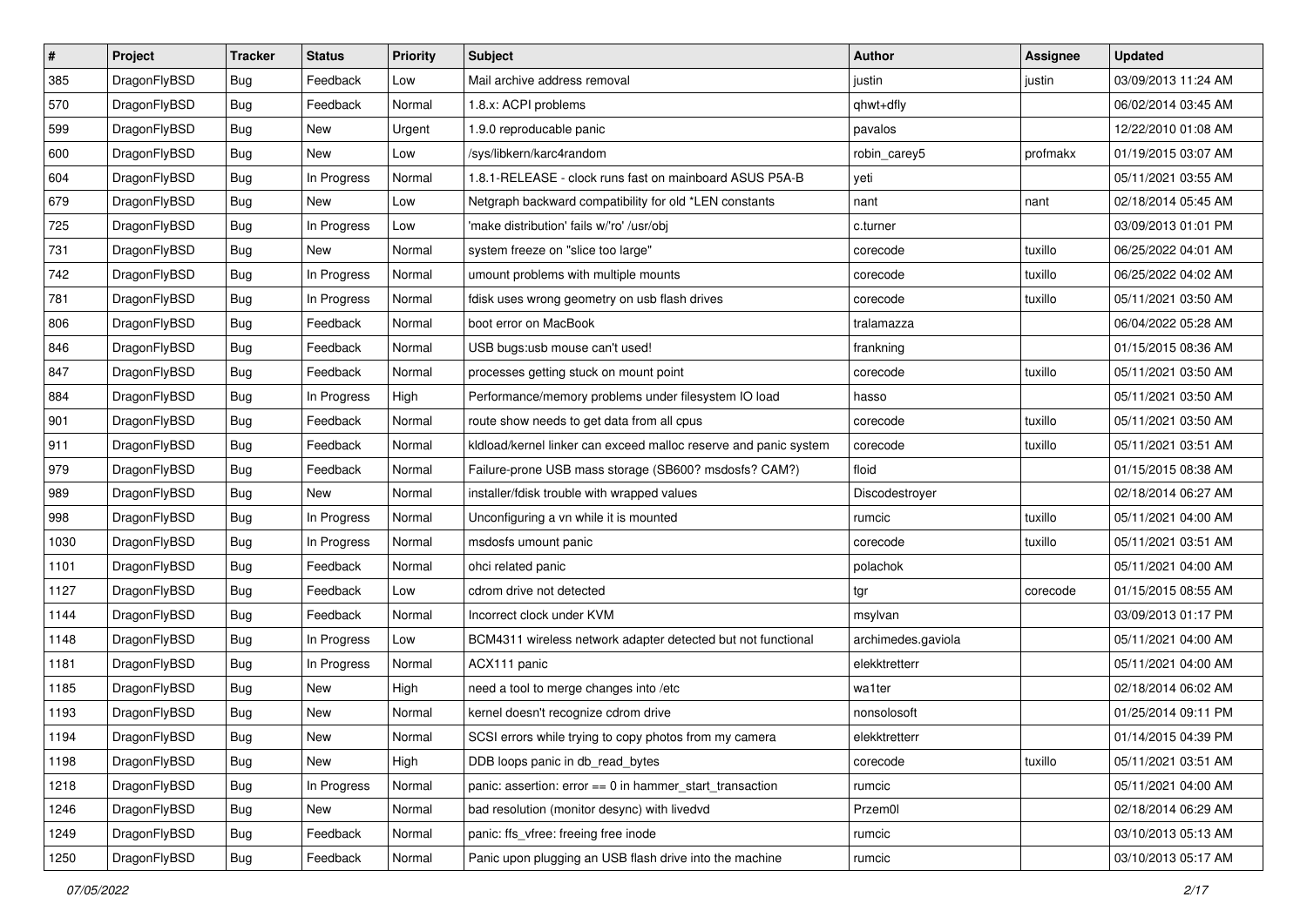| $\sharp$ | Project      | <b>Tracker</b> | <b>Status</b> | <b>Priority</b> | <b>Subject</b>                                                                                                                                            | <b>Author</b>  | Assignee | <b>Updated</b>      |
|----------|--------------|----------------|---------------|-----------------|-----------------------------------------------------------------------------------------------------------------------------------------------------------|----------------|----------|---------------------|
| 1282     | DragonFlyBSD | <b>Bug</b>     | Feedback      | Normal          | panic (trap 12) when booting SMP kernel on Atom 330 (dual core)                                                                                           | tomaz.borstnar |          | 05/11/2021 04:00 AM |
| 1287     | DragonFlyBSD | <b>Bug</b>     | Feedback      | Normal          | altg configuration doesn't work                                                                                                                           | corecode       | tuxillo  | 05/11/2021 03:51 AM |
| 1293     | DragonFlyBSD | <b>Bug</b>     | New           | Normal          | 2.2.1-REL Installer Request                                                                                                                               | mk             | tuxillo  | 05/11/2021 04:00 AM |
| 1302     | DragonFlyBSD | Bug            | In Progress   | Normal          | Checkpoint regression?                                                                                                                                    | sjg            | sjg      | 07/10/2013 05:22 PM |
| 1307     | DragonFlyBSD | <b>Bug</b>     | In Progress   | Normal          | hammer tid -2 shows unexpected result                                                                                                                     | corecode       |          | 10/18/2016 05:29 PM |
| 1313     | DragonFlyBSD | Bug            | New           | Low             | Signal code in kernel needs major overhaul (signal queues,<br>si_code, si_addr)                                                                           | hasso          |          | 05/11/2021 04:00 AM |
| 1330     | DragonFlyBSD | <b>Bug</b>     | Feedback      | Normal          | Hammer, usb disk, SYNCHRONIZE CACHE failure                                                                                                               | josepht        |          | 06/02/2014 04:56 AM |
| 1332     | DragonFlyBSD | Bug            | Feedback      | Normal          | DFBSD 2.2 - Booting usbcdrom/usbsticks on thinkpad hangs on<br>"BTX Halted"                                                                               | tuxillo        |          | 05/11/2021 04:00 AM |
| 1336     | DragonFlyBSD | <b>Bug</b>     | In Progress   | Normal          | Still looking for reports of missed directory entries w/ HAMMER                                                                                           | dillon         |          | 05/11/2021 04:00 AM |
| 1368     | DragonFlyBSD | Bug            | In Progress   | Normal          | suspend signal race?                                                                                                                                      | qhwt+dfly      |          | 05/11/2021 03:51 AM |
| 1387     | DragonFlyBSD | <b>Bug</b>     | Feedback      | Normal          | zero-size malloc and ps: kvm_getprocs: Bad address                                                                                                        | qhwt+dfly      |          | 05/11/2021 04:00 AM |
| 1390     | DragonFlyBSD | <b>Bug</b>     | In Progress   | Normal          | Use id_t type for {get,set}priority()                                                                                                                     | Anonymous      | tuxillo  | 07/05/2019 02:18 AM |
| 1397     | DragonFlyBSD | Bug            | Feedback      | Normal          | jobs -I output inconsistency when called from script                                                                                                      | Anonymous      | tuxillo  | 05/15/2022 05:07 AM |
| 1411     | DragonFlyBSD | <b>Bug</b>     | Feedback      | Normal          | Burning doesn't work with ahci(4)                                                                                                                         | hasso          | dillon   | 05/11/2021 04:00 AM |
| 1428     | DragonFlyBSD | Bug            | Feedback      | Low             | POSIX.1e implementation is too old                                                                                                                        | hasso          | tuxillo  | 05/11/2021 04:00 AM |
| 1429     | DragonFlyBSD | <b>Bug</b>     | Feedback      | Normal          | vkernel bug - "mfree: m->m_nextpkt != NULL"                                                                                                               | dillon         |          | 05/11/2021 04:00 AM |
| 1430     | DragonFlyBSD | Bug            | New           | Normal          | Buggy $w(1)$ ?                                                                                                                                            | hasso          | alexh    | 11/24/2010 08:09 AM |
| 1440     | DragonFlyBSD | Bug            | <b>New</b>    | Normal          | ptrace/gdb doesn't work after process blocks SIGTRAP                                                                                                      | corecode       | tuxillo  | 05/11/2021 03:52 AM |
| 1442     | DragonFlyBSD | Bug            | New           | Normal          | blocking SIGSEGV and triggering a segment violation produces an<br>all CPU consuming process                                                              | corecode       | tuxillo  | 05/11/2021 03:52 AM |
| 1448     | DragonFlyBSD | <b>Bug</b>     | Feedback      | Normal          | panic: assertion: _tp->tt_msg->tt_cpuid == mycpuid in<br>tcp_callout_active tcp_output tcp_usr_send netmsg_pru_send<br>netmsg_service tcpmsg_service_loop | dillon         |          | 05/11/2021 04:00 AM |
| 1454     | DragonFlyBSD | Bug            | Feedback      | Normal          | Unable to boot from external USB DVD drive                                                                                                                | elekktretterr  |          | 05/11/2021 04:01 AM |
| 1456     | DragonFlyBSD | Bug            | Feedback      | Normal          | Microsoft wireless desktop problems                                                                                                                       | elekktretterr  |          | 01/15/2015 08:34 AM |
| 1463     | DragonFlyBSD | Bug            | New           | Normal          | Mountroot before drives are initialized                                                                                                                   | elekktretterr  |          | 12/07/2010 01:30 PM |
| 1469     | DragonFlyBSD | <b>Bug</b>     | In Progress   | Normal          | Hammer history security concern                                                                                                                           | corecode       | tuxillo  | 05/11/2021 03:52 AM |
| 1474     | DragonFlyBSD | <b>Bug</b>     | New           | Normal          | ithread 1 unexpectedly rescheduled                                                                                                                        | corecode       | tuxillo  | 05/11/2021 03:52 AM |
| 1475     | DragonFlyBSD | <b>Bug</b>     | In Progress   | Normal          | kernel blocks with low memory and syscons setting a high res mode<br>/ scrollback                                                                         | corecode       | tuxillo  | 05/11/2021 03:52 AM |
| 1481     | DragonFlyBSD | <b>Bug</b>     | Feedback      | Normal          | panic: assertion: kva_p(buf) in soopt_from_kbuf (after ipfw pipe<br>show, 2.2.1-R)                                                                        | combiner       |          | 05/11/2021 04:01 AM |
| 1486     | DragonFlyBSD | <b>Bug</b>     | Feedback      | Normal          | Interrupt storm related to SATA DVD device                                                                                                                | hasso          |          | 05/11/2021 04:01 AM |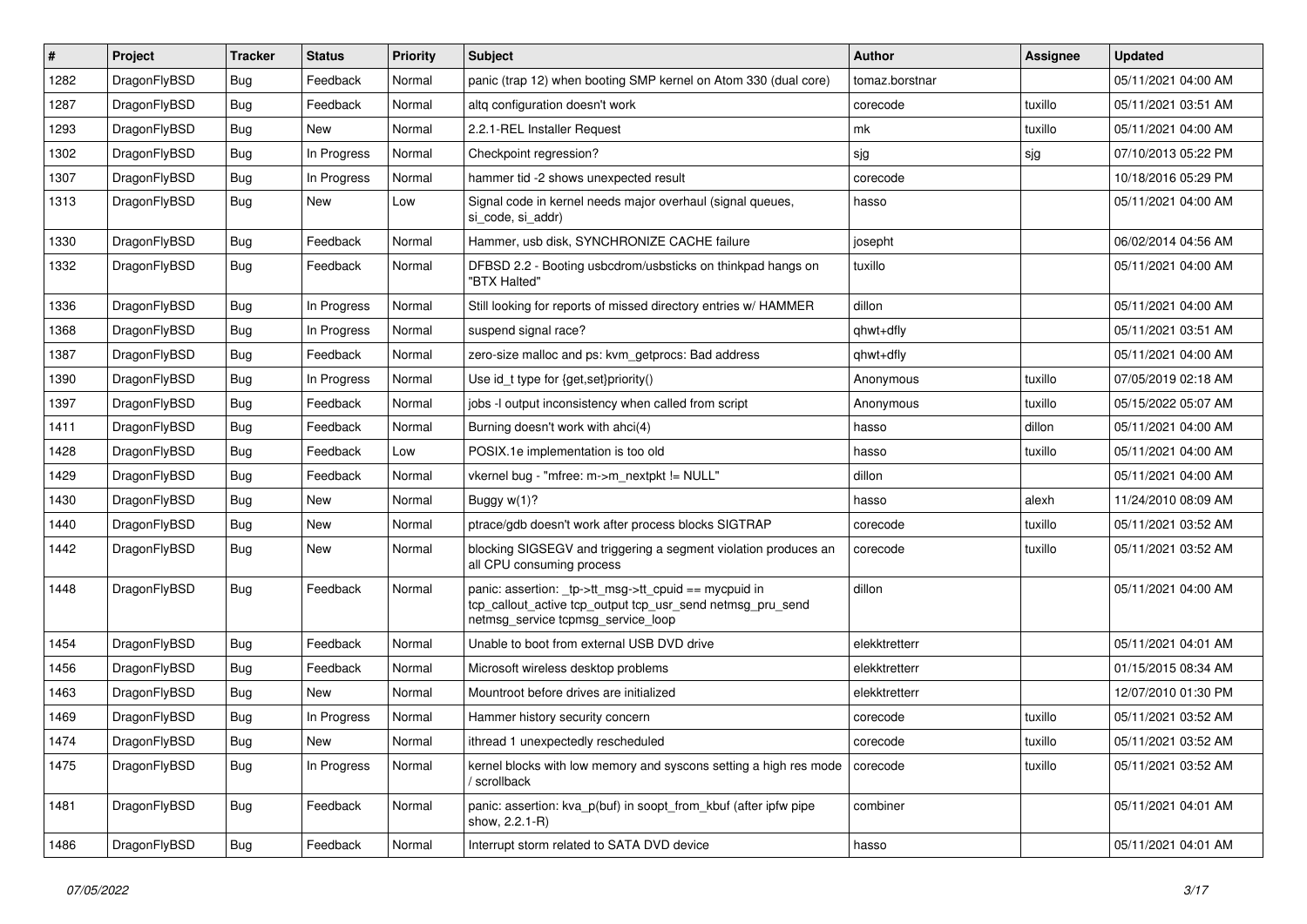| ∦    | Project      | <b>Tracker</b> | <b>Status</b> | <b>Priority</b> | <b>Subject</b>                                                                                  | <b>Author</b>  | <b>Assignee</b> | <b>Updated</b>      |
|------|--------------|----------------|---------------|-----------------|-------------------------------------------------------------------------------------------------|----------------|-----------------|---------------------|
| 1489 | DragonFlyBSD | Bug            | Feedback      | Normal          | panic: ufs dirbad: bad dir                                                                      | rumcic         |                 | 03/10/2013 04:34 AM |
| 1502 | DragonFlyBSD | <b>Bug</b>     | In Progress   | Normal          | Lock while deleting files from nohistory HAMMER directories                                     | hasso          |                 | 03/10/2013 04:28 AM |
| 1521 | DragonFlyBSD | <b>Bug</b>     | Feedback      | Normal          | amd64 2.4 livecd won't mount root at boot                                                       | bolapara       |                 | 01/28/2018 03:45 AM |
| 1525 | DragonFlyBSD | <b>Bug</b>     | <b>New</b>    | Normal          | boehm-gc problems                                                                               | hasso          |                 | 10/13/2012 07:13 PM |
| 1528 | DragonFlyBSD | Bug            | In Progress   | Normal          | ktrace does not show proper return values for pipe(2)                                           | corecode       | tuxillo         | 05/11/2021 03:52 AM |
| 1532 | DragonFlyBSD | Bug            | <b>New</b>    | Low             | jemalloc doesn't work on DragonFly                                                              | hasso          | sjg             | 08/02/2011 01:14 AM |
| 1538 | DragonFlyBSD | <b>Bug</b>     | <b>New</b>    | Low             | mountroot should probe file systems                                                             | corecode       | alexh           | 11/24/2010 06:35 PM |
| 1547 | DragonFlyBSD | <b>Bug</b>     | In Progress   | Normal          | disklabel64 automatic sizing                                                                    | corecode       | tuxillo         | 05/11/2021 03:52 AM |
| 1556 | DragonFlyBSD | Bug            | <b>New</b>    | Normal          | many processes stuck in "hmrrcm", system unusable                                               | corecode       | tuxillo         | 05/11/2021 03:52 AM |
| 1559 | DragonFlyBSD | Bug            | <b>New</b>    | Normal          | kernel trap                                                                                     | phma           |                 | 11/27/2021 08:43 AM |
| 1560 | DragonFlyBSD | <b>Bug</b>     | Feedback      | Normal          | Unable to modify partition table on ThinkPad T61p during install                                | rehsack        |                 | 01/15/2015 08:57 AM |
| 1563 | DragonFlyBSD | Bug            | Feedback      | Normal          | reset(1) doesn't reset terminal to the defaults                                                 | hasso          |                 | 03/10/2013 04:17 AM |
| 1577 | DragonFlyBSD | Bug            | Feedback      | Normal          | panic: assertion: leaf->base.obj_id == ip->obj_id in<br>hammer_ip_delete_range                  | qhwt+dfly      |                 | 05/11/2021 04:01 AM |
| 1579 | DragonFlyBSD | <b>Bug</b>     | Feedback      | Normal          | dfly 2.4.1 does not like HP DL360G4p and Smart Array 6400 with<br>MSA <sub>20</sub>             | tomaz.borstnar | tuxillo         | 06/02/2014 02:44 PM |
| 1580 | DragonFlyBSD | Bug            | Feedback      | Normal          | Panic (Fatal trap 12: page fault while in kernel mode) while playing<br>with pf and netif names | rumcic         |                 | 12/21/2018 01:21 AM |
| 1583 | DragonFlyBSD | <b>Bug</b>     | In Progress   | Normal          | panic: assertion: cursor->trans->sync_lock_refs > 0 in<br>hammer_recover_cursor                 | corecode       | tuxillo         | 05/11/2021 03:53 AM |
| 1584 | DragonFlyBSD | Bug            | In Progress   | Normal          | can't use ssh from jail: debug1: read_passphrase: can't open<br>/dev/tty: Device busy           | corecode       | tuxillo         | 05/11/2021 03:53 AM |
| 1587 | DragonFlyBSD | Bug            | Feedback      | Normal          | can't gdb across fork                                                                           | corecode       | tuxillo         | 05/11/2021 03:54 AM |
| 1591 | DragonFlyBSD | Bug            | Feedback      | Normal          | Lenovo X301 hangs with AHCI Driver CMD TIMEOUT<br>STS=d0 <bsy></bsy>                            | eocallaghan    |                 | 05/11/2021 04:05 AM |
| 1592 | DragonFlyBSD | <b>Bug</b>     | Feedback      | Normal          | AcpiOSUnmapMemory: Warning, deallocation did not track<br>allocation.                           | eocallaghan    |                 | 06/02/2014 07:45 AM |
| 1593 | DragonFlyBSD | <b>Bug</b>     | Feedback      | Normal          | panic: assertion: ccb == ap->ap_err_ccb in ahci_put_err_ccb                                     | ftigeot        | ftigeot         | 05/15/2022 05:09 AM |
| 1594 | DragonFlyBSD | <b>Bug</b>     | <b>New</b>    | Normal          | Kernel panic during boot from Live CD on Dell E6400                                             | bodie          |                 | 05/11/2021 03:54 AM |
| 1613 | DragonFlyBSD | <b>Bug</b>     | Feedback      | Normal          | USB Keyboard not working on master                                                              | elekktretterr  |                 | 05/11/2021 04:05 AM |
| 1618 | DragonFlyBSD | <b>Bug</b>     | Feedback      | Normal          | collision for 'struct pmap' when using RPC and <sys user.h=""></sys>                            | carenas        |                 | 05/11/2021 04:05 AM |
| 1634 | DragonFlyBSD | <b>Bug</b>     | New           | Normal          | panic: spin lock: 0xe4ad1320, indefinitive wait!                                                | elekktretterr  |                 | 01/19/2015 03:21 AM |
| 1661 | DragonFlyBSD | <b>Bug</b>     | In Progress   | Normal          | panic on password entry mount smb filesystem                                                    | vsrinivas      |                 | 11/27/2021 08:29 AM |
| 1668 | DragonFlyBSD | <b>Bug</b>     | Feedback      | Normal          | Power button not working                                                                        | elekktretterr  |                 | 03/10/2013 06:22 AM |
| 1669 | DragonFlyBSD | <b>Bug</b>     | In Progress   | Normal          | Drive wont open using button                                                                    | elekktretterr  |                 | 02/29/2012 12:05 PM |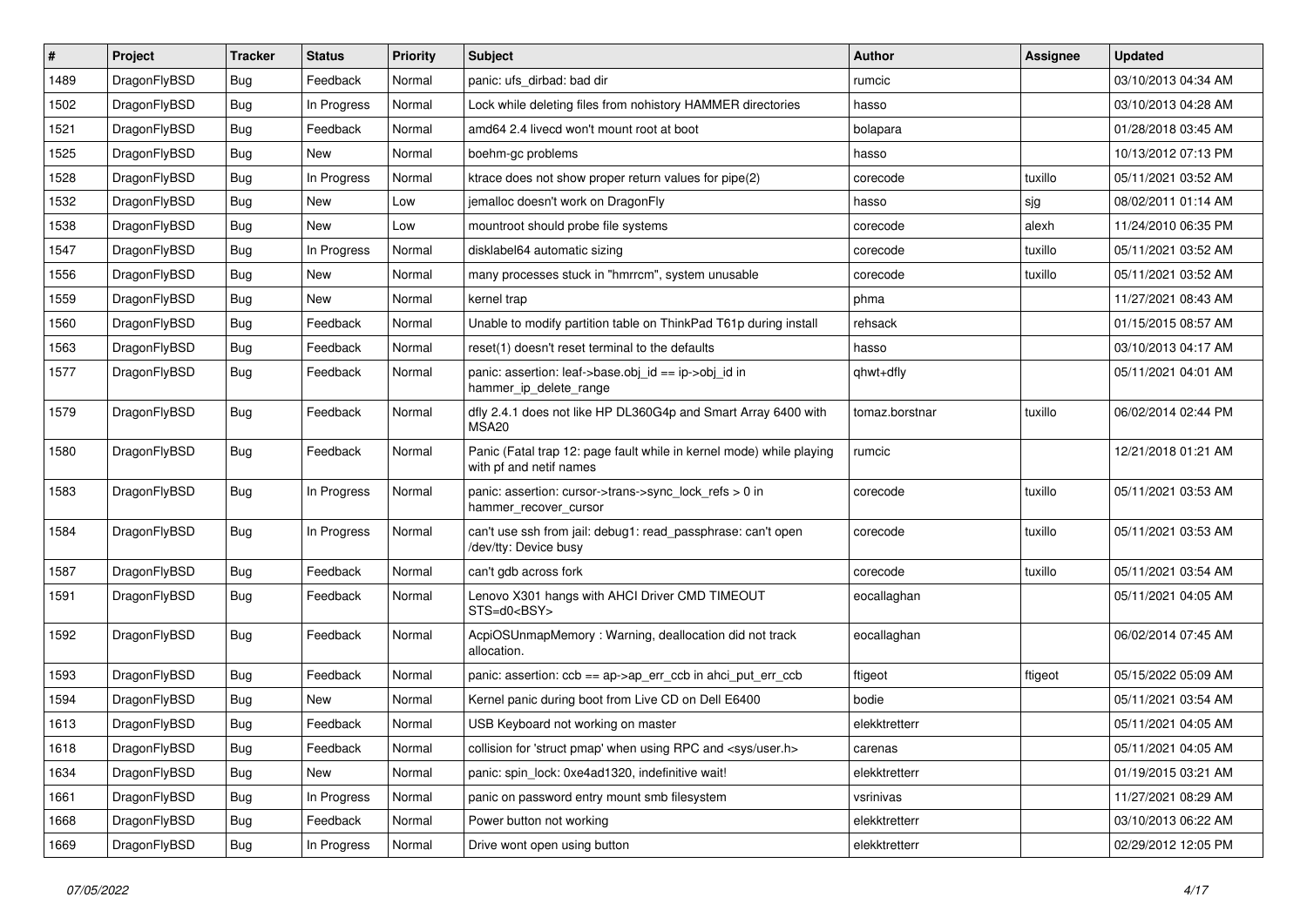| $\vert$ # | <b>Project</b> | <b>Tracker</b> | <b>Status</b> | <b>Priority</b> | <b>Subject</b>                                                                            | <b>Author</b>    | Assignee | <b>Updated</b>      |
|-----------|----------------|----------------|---------------|-----------------|-------------------------------------------------------------------------------------------|------------------|----------|---------------------|
| 1672      | DragonFlyBSD   | <b>Bug</b>     | Feedback      | Normal          | panic (trap 12) around btree search() in 2.4.1-RELEASE                                    | floid            |          | 01/19/2015 03:36 AM |
| 1695      | DragonFlyBSD   | Bug            | <b>New</b>    | Normal          | NFS-related system breakdown                                                              | Anonymous        |          | 04/10/2014 12:35 AM |
| 1714      | DragonFlyBSD   | <b>Bug</b>     | <b>New</b>    | Low             | hwpmc                                                                                     | alexh            | swildner | 08/18/2012 02:03 PM |
| 1717      | DragonFlyBSD   | <b>Bug</b>     | Feedback      | Normal          | HAMMER panic in hammer_cursor_down()                                                      | josepht1         |          | 05/11/2021 04:05 AM |
| 1718      | DragonFlyBSD   | <b>Bug</b>     | Feedback      | Normal          | IDE disk drive not detected by x86_64 2.6.1 Live CD                                       | bcox             |          | 11/27/2021 08:25 AM |
| 1727      | DragonFlyBSD   | Bug            | Feedback      | Normal          | CD boot panic (2.6.1) (usb?)                                                              | kiril            |          | 05/15/2022 05:10 AM |
| 1744      | DragonFlyBSD   | <b>Bug</b>     | In Progress   | Normal          | HAMMER fsstress panic in hammer setup child callback                                      | vsrinivas        |          | 05/11/2021 04:05 AM |
| 1745      | DragonFlyBSD   | <b>Bug</b>     | Feedback      | Normal          | kmalloc panic                                                                             | josepht          |          | 05/11/2021 04:05 AM |
| 1749      | DragonFlyBSD   | <b>Bug</b>     | In Progress   | Normal          | HAMMER fsstress panic in hammer_flush_inode_core<br>'ip->flush state != HAMMER FST FLUSH' | vsrinivas        |          | 05/11/2021 04:06 AM |
| 1769      | DragonFlyBSD   | <b>Bug</b>     | <b>New</b>    | Normal          | panic: assertion: _tp->tt_msg->tt_cpuid == mycpuid in<br>tcp callout active               | pavalos          | sjg      | 05/15/2022 11:07 AM |
| 1774      | DragonFlyBSD   | <b>Bug</b>     | <b>New</b>    | Normal          | New IP header cleanup branch available for testing                                        | dillon           |          | 05/15/2022 10:59 AM |
| 1786      | DragonFlyBSD   | Bug            | <b>New</b>    | Normal          | Calling NULL function pointer initiates panic loop                                        | sjg              |          | 10/11/2010 05:28 PM |
| 1818      | DragonFlyBSD   | <b>Bug</b>     | New           | Normal          | panic: Bad tailg NEXT (kqueue issue ?)                                                    | ftigeot          |          | 05/15/2022 11:40 AM |
| 1819      | DragonFlyBSD   | Bug            | In Progress   | Low             | truss - Major revamping task list                                                         | tuxillo          | tuxillo  | 11/27/2021 08:45 AM |
| 1824      | DragonFlyBSD   | <b>Bug</b>     | Feedback      | Normal          | kernel panic, x86, 2.7.3.859.ge5104                                                       | akirchhoff135014 |          | 03/10/2013 07:49 AM |
| 1826      | DragonFlyBSD   | Bug            | <b>New</b>    | Normal          | panic during boot: assertion so->so port  in tcp input                                    | ftigeot          |          | 05/15/2022 11:05 AM |
| 1831      | DragonFlyBSD   | <b>Bug</b>     | Feedback      | High            | HAMMER "malloc limit exceeded" panic                                                      | eocallaghan      | dillon   | 06/04/2022 04:38 AM |
| 1836      | DragonFlyBSD   | Bug            | <b>New</b>    | Normal          | Incorrect TCP checksum show up in tcpdump                                                 | robgar1          |          | 05/15/2022 11:22 AM |
| 1850      | DragonFlyBSD   | <b>Bug</b>     | <b>New</b>    | Normal          | volume-add on hammer root fs panic                                                        | Johannes.Hofmann |          | 04/18/2019 04:27 AM |
| 1860      | DragonFlyBSD   | <b>Bug</b>     | Feedback      | Normal          | Panic while creating UFS fs on vn(4) for initrd                                           | matthias         |          | 02/29/2012 07:16 AM |
| 1861      | DragonFlyBSD   | <b>Bug</b>     | <b>New</b>    | Normal          | panic via kprintf (lockmgr called in a hard section)                                      | vsrinivas        |          | 10/11/2010 12:56 AM |
| 1867      | DragonFlyBSD   | Bug            | <b>New</b>    | Normal          | it(4) motherboard and fan problems                                                        | tuxillo          |          | 07/08/2011 10:48 AM |
| 1873      | DragonFlyBSD   | <b>Bug</b>     | <b>New</b>    | Normal          | Panic upon usb mouse detach and reattaching                                               | rumcic           |          | 02/01/2011 09:53 AM |
| 1874      | DragonFlyBSD   | <b>Bug</b>     | <b>New</b>    | Normal          | mpd listening on all IPs, accepting only on one                                           | rumcic           |          | 05/08/2011 01:01 PM |
| 1876      | DragonFlyBSD   | <b>Bug</b>     | <b>New</b>    | Normal          | devfs in jail + logging out from console(ttyv1+) -> panic                                 | qhwt.dfly        | tuxillo  | 05/31/2022 03:24 PM |
| 1877      | DragonFlyBSD   | Bug            | <b>New</b>    | Normal          | Freeze during 1st hammer cleanup after new install                                        | elekktretterr    |          | 05/15/2022 11:43 AM |
| 1882      | DragonFlyBSD   | <b>Bug</b>     | <b>New</b>    | Low             | Idea for handling new USB vendor/device codes                                             | bmk              |          | 10/20/2010 12:15 PM |
| 1884      | DragonFlyBSD   | Bug            | <b>New</b>    | Normal          | System completely freezes while listening music (devbuf: malloc<br>limit exceeded)        | shamaz           |          | 01/24/2011 05:00 PM |
| 1899      | DragonFlyBSD   | Bug            | <b>New</b>    | Normal          | Keyboard doesn't work                                                                     | fransm           |          | 05/15/2022 03:32 PM |
| 1907      | DragonFlyBSD   | Bug            | New           | Normal          | Hammer crash in hammer flusher flush()                                                    | swildner         |          | 11/11/2010 05:07 AM |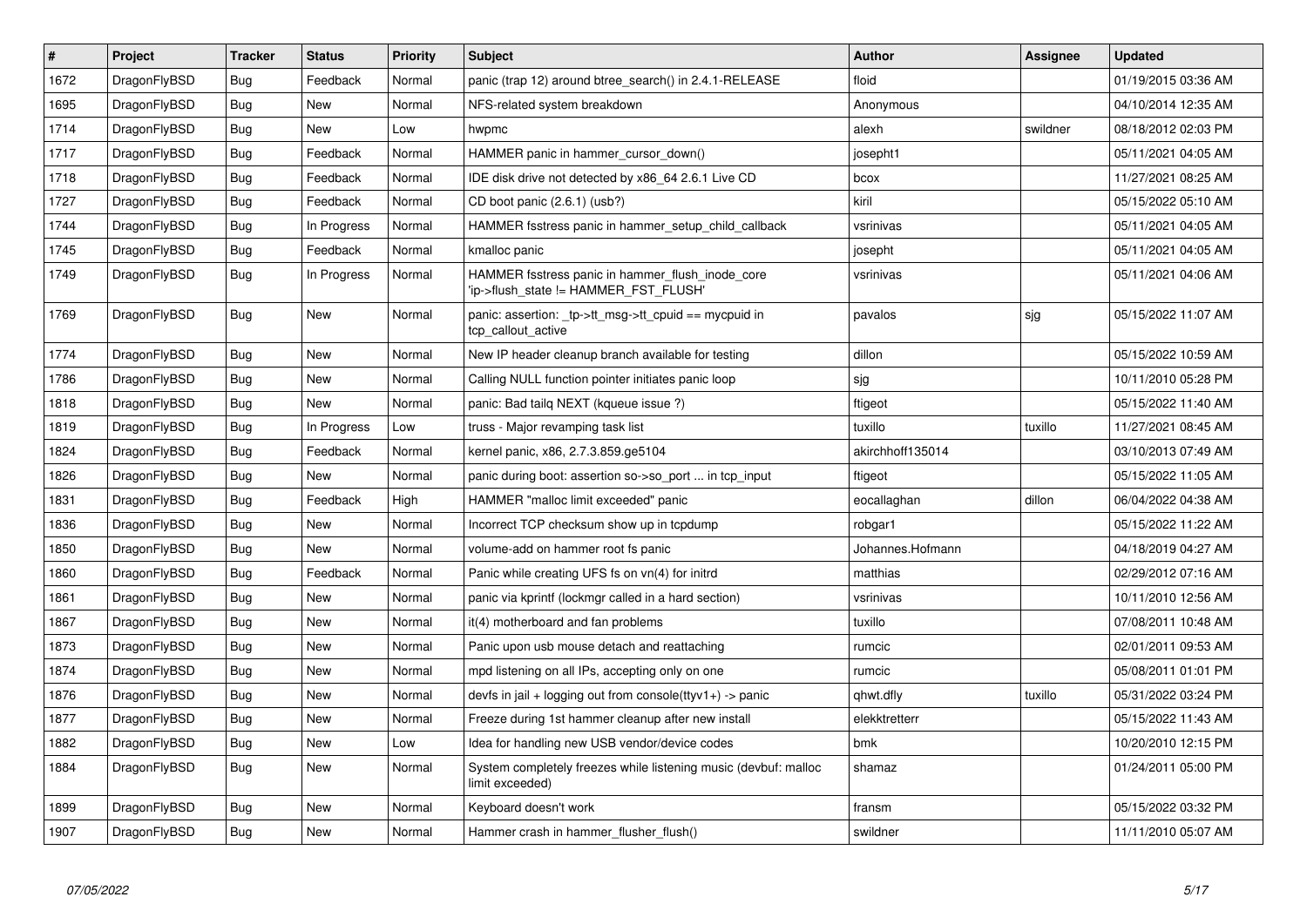| $\vert$ # | Project      | <b>Tracker</b> | <b>Status</b> | <b>Priority</b> | <b>Subject</b>                                                                                                                                                                                    | <b>Author</b>      | <b>Assignee</b> | <b>Updated</b>      |
|-----------|--------------|----------------|---------------|-----------------|---------------------------------------------------------------------------------------------------------------------------------------------------------------------------------------------------|--------------------|-----------------|---------------------|
| 1913      | DragonFlyBSD | Bug            | <b>New</b>    | Normal          | panic: assertion: ip->flush_state != HAMMER_FST_FLUSH in<br>hammer flush inode core                                                                                                               | swildner           |                 | 11/20/2010 05:27 PM |
| 1916      | DragonFlyBSD | Bug            | <b>New</b>    | Normal          | Constant crashes on x86 64 with UFS                                                                                                                                                               | lentferj           |                 | 11/21/2010 07:40 PM |
| 1917      | DragonFlyBSD | Bug            | <b>New</b>    | Normal          | panic: assertion: (RB_EMPTY(&ip->rec_tree) && (ip->flags &<br>HAMMER_INODE_XDIRTY) == 0)    (!RB_EMPTY(&ip->rec_tree)<br>&& (ip->flags & HAMMER_INODE_XDIRTY) != 0) in<br>hammer_flush_inode_done | qhwt.dfly          |                 | 11/24/2010 03:23 AM |
| 1920      | DragonFlyBSD | <b>Bug</b>     | New           | High            | system hangs                                                                                                                                                                                      | zhtw               |                 | 11/22/2010 08:59 AM |
| 1921      | DragonFlyBSD | <b>Bug</b>     | In Progress   | Normal          | we miss mlockall                                                                                                                                                                                  | alexh              | tuxillo         | 06/18/2022 04:08 AM |
| 1923      | DragonFlyBSD | <b>Bug</b>     | <b>New</b>    | Normal          | Abysmal NFS performance with IPv6                                                                                                                                                                 | ftigeot            |                 | 12/05/2010 09:34 PM |
| 1935      | DragonFlyBSD | Bug            | <b>New</b>    | Normal          | mouse does not work after switching between x and console                                                                                                                                         | shamaz             |                 | 12/13/2010 10:06 AM |
| 1939      | DragonFlyBSD | Bug            | <b>New</b>    | Normal          | Panic on nightly build and stress test box                                                                                                                                                        | lentferj           |                 | 12/18/2010 08:41 AM |
| 1941      | DragonFlyBSD | <b>Bug</b>     | <b>New</b>    | Normal          | wlan config crash                                                                                                                                                                                 | abandon.every.hope |                 | 12/24/2010 07:54 PM |
| 1942      | DragonFlyBSD | <b>Bug</b>     | <b>New</b>    | Normal          | locking against myself in getcacheblk()?                                                                                                                                                          | qhwt.dfly          |                 | 05/31/2022 02:15 PM |
| 1943      | DragonFlyBSD | Bug            | <b>New</b>    | Normal          | hammer assertion panic                                                                                                                                                                            | peter              |                 | 12/27/2010 12:45 AM |
| 1944      | DragonFlyBSD | Bug            | <b>New</b>    | Normal          | panic: backing object 0xdea7b258 was somehow re-referenced<br>during collapse!                                                                                                                    | sepherosa          |                 | 12/27/2010 02:06 AM |
| 1946      | DragonFlyBSD | Bug            | <b>New</b>    | Normal          | ieee80211 panic                                                                                                                                                                                   | pavalos            | josepht         | 01/27/2011 06:00 PM |
| 1947      | DragonFlyBSD | Bug            | <b>New</b>    | Low             | GA-880GM-UD2H (rev. 1.3) AHCI fails to detect disks at the end of<br>the RAID controller                                                                                                          | eocallaghan        |                 | 11/27/2021 08:46 AM |
| 1949      | DragonFlyBSD | <b>Bug</b>     | <b>New</b>    | Normal          | iwn panic                                                                                                                                                                                         | pavalos            |                 | 01/30/2011 03:21 AM |
| 1951      | DragonFlyBSD | <b>Bug</b>     | <b>New</b>    | Normal          | dma timeouts at phyaddr on a good hdd                                                                                                                                                             | peur.neu           |                 | 01/04/2011 07:12 AM |
| 1959      | DragonFlyBSD | Bug            | <b>New</b>    | Normal          | DFBSD v2.9.1.422.gc98f2 - Panic during boot - IPv6 and PF                                                                                                                                         | tuxillo            |                 | 01/13/2011 03:37 AM |
| 1961      | DragonFlyBSD | <b>Bug</b>     | <b>New</b>    | Normal          | Can't create dump from DDB                                                                                                                                                                        | shamaz             |                 | 01/29/2011 09:02 PM |
| 1964      | DragonFlyBSD | <b>Bug</b>     | New           | Normal          | iwn (panic assertion : wlan assert serialized)                                                                                                                                                    | sjmm.ptr           | josepht         | 02/01/2011 12:57 PM |
| 1969      | DragonFlyBSD | Bug            | <b>New</b>    | Normal          | pf-related network problem                                                                                                                                                                        | pavalos            | lentferj        | 02/01/2011 06:57 PM |
| 1975      | DragonFlyBSD | <b>Bug</b>     | <b>New</b>    | Normal          | Applications seg fault in select() and poll()                                                                                                                                                     | rumcic             |                 | 05/31/2022 02:58 PM |
| 1982      | DragonFlyBSD | Bug            | <b>New</b>    | Low             | There is no linuxulator on x86-64                                                                                                                                                                 | herrgard           |                 | 05/31/2022 02:25 PM |
| 1984      | DragonFlyBSD | <b>Bug</b>     | New           | Normal          | hammer mount fails after crash - HAMMER: FIFO record bad head<br>signature                                                                                                                        | thomas.nikolajsen  |                 | 03/08/2011 06:57 PM |
| 1990      | DragonFlyBSD | Bug            | New           | Normal          | /mnt too large to mount                                                                                                                                                                           | peur.neu           |                 | 02/16/2011 11:24 PM |
| 2004      | DragonFlyBSD | <b>Bug</b>     | New           | Normal          | LWKT_WAIT_IPIQ panic                                                                                                                                                                              | steve              |                 | 03/08/2011 05:46 PM |
| 2008      | DragonFlyBSD | <b>Bug</b>     | New           | Normal          | lwkt_setcpu_remote: td->td_flags 00800621 console flood                                                                                                                                           | pavalos            |                 | 03/06/2011 09:37 PM |
| 2013      | DragonFlyBSD | Bug            | In Progress   | Normal          | oversized DMA request loop                                                                                                                                                                        | josepht            |                 | 05/11/2021 04:06 AM |
| 2020      | DragonFlyBSD | <b>Bug</b>     | New           | Low             | Port brcm80211 driver from Linux to DragonFly BSD                                                                                                                                                 | studer             |                 | 03/05/2011 10:54 PM |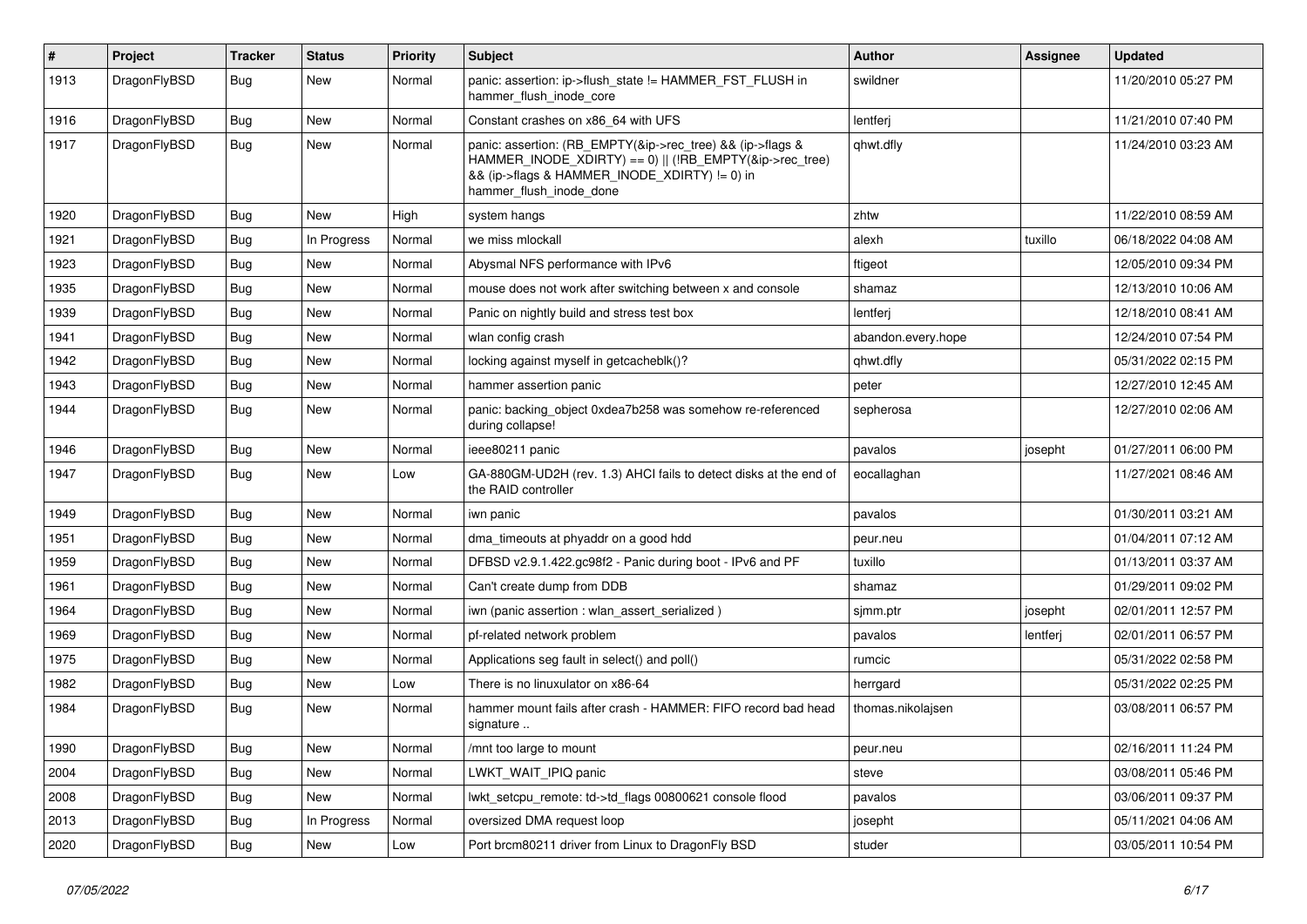| $\pmb{\#}$ | Project      | <b>Tracker</b> | <b>Status</b> | <b>Priority</b> | <b>Subject</b>                                                                             | <b>Author</b> | Assignee  | <b>Updated</b>      |
|------------|--------------|----------------|---------------|-----------------|--------------------------------------------------------------------------------------------|---------------|-----------|---------------------|
| 2037       | DragonFlyBSD | Bug            | Feedback      | Normal          | Panic Bad link elm while building packages                                                 | ftigeot       | dillon    | 04/21/2011 07:20 AM |
| 2042       | DragonFlyBSD | Bug            | <b>New</b>    | Normal          | kernel panic, when run boot0cfg                                                            | sepherosa     |           | 05/31/2022 03:01 PM |
| 2045       | DragonFlyBSD | Bug            | <b>New</b>    | Normal          | ral(4): Fatal trap 12: page fault while in kernel mode (two panics)                        | herrgard      |           | 11/03/2011 05:34 PM |
| 2048       | DragonFlyBSD | Bug            | New           | Normal          | panic: ffs_sync: rofs mod                                                                  | pavalos       |           | 04/12/2011 05:45 AM |
| 2051       | DragonFlyBSD | Bug            | <b>New</b>    | Normal          | No ipv6 lan route entry created on 2.10                                                    | ftigeot       |           | 04/21/2011 10:37 AM |
| 2052       | DragonFlyBSD | Bug            | New           | Normal          | Kernel panic: CPU APIC ID out of range                                                     | Anonymous     |           | 05/02/2011 11:06 AM |
| 2055       | DragonFlyBSD | Bug            | <b>New</b>    | Normal          | $ssh + IPV6 + bridge \Rightarrow connection freezes$                                       | steve         |           | 04/24/2011 07:13 PM |
| 2061       | DragonFlyBSD | Bug            | New           | Normal          | USB keyboard boot panic                                                                    | sjg           |           | 05/04/2012 12:20 AM |
| 2067       | DragonFlyBSD | Bug            | <b>New</b>    | Normal          | sound/pcm: "play interrupt timeout, channel dead"                                          | matthiasr     |           | 05/11/2021 03:55 AM |
| 2071       | DragonFlyBSD | Bug            | <b>New</b>    | High            | Panic on assertion: (int)(flg->seq - seq) > 0 in hammer_flusher_flush<br>after inode error | vsrinivas     |           | 06/12/2011 07:59 AM |
| 2072       | DragonFlyBSD | Bug            | <b>New</b>    | Normal          | Fatal trap 12: stopped at lwkt send ipig3                                                  | rumcic        |           | 05/17/2011 04:12 AM |
| 2075       | DragonFlyBSD | Bug            | <b>New</b>    | Normal          | pflogd on x86_64                                                                           | fanch         |           | 05/16/2011 04:04 PM |
| 2077       | DragonFlyBSD | Bug            | New           | Normal          | USB devices conflicting                                                                    | srussell      |           | 05/17/2011 05:12 PM |
| 2078       | DragonFlyBSD | Bug            | New           | Normal          | DFBSD i386 v2.11.0.201.g3ed2f - Panic during installworld into a<br>vn0 device             | tuxillo       |           | 05/19/2011 07:50 PM |
| 2080       | DragonFlyBSD | Bug            | <b>New</b>    | Normal          | panic: lockmgr thrd_sleep: called from interrupt, ipi, or hard code<br>section             | rumcic        |           | 05/30/2011 05:06 PM |
| 2081       | DragonFlyBSD | Bug            | Feedback      | Normal          | Panic on device "detach" / "failure"                                                       | vsrinivas     |           | 02/29/2012 07:11 AM |
| 2082       | DragonFlyBSD | Bug            | <b>New</b>    | Normal          | dfbsd 2.10.1 amd64 - mc port build error with 'bmake bin-install'                          | sun-doctor    |           | 05/25/2011 07:18 PM |
| 2084       | DragonFlyBSD | Bug            | <b>New</b>    | Normal          | DFBSD v2.11.0.242.g4d317 - panic: zone: entry not free                                     | tuxillo       |           | 07/03/2012 01:23 AM |
| 2085       | DragonFlyBSD | Bug            | New           | Normal          | panic: assertion: (m->flags & PG_MAPPED) == 0 in<br>vm_page_free_toq                       | vsrinivas     |           | 06/10/2011 07:48 AM |
| 2090       | DragonFlyBSD | <b>Bug</b>     | Feedback      | Normal          | snd hda does not support headphone automute                                                | justin        |           | 03/29/2012 08:03 PM |
| 2092       | DragonFlyBSD | Bug            | New           | Normal          | Panic: Bad link elm 0x next->prev != elm                                                   | masterblaster | dillon    | 12/04/2011 12:49 PM |
| 2094       | DragonFlyBSD | Bug            | <b>New</b>    | Normal          | Segfault when gdb printing backtrace from core dump                                        | greenrd       |           | 06/25/2011 04:14 PM |
| 2095       | DragonFlyBSD | Bug            | New           | Low             | Running installer post-install: Unsupported DFUI transport "                               | greenrd       |           | 06/26/2011 09:20 AM |
| 2099       | DragonFlyBSD | Bug            | New           | Normal          | page fault panic in vm system                                                              | pavalos       |           | 07/10/2011 08:51 AM |
| 2100       | DragonFlyBSD | Bug            | Feedback      | Normal          | devfs related panic                                                                        | sepherosa     | alexh     | 07/10/2011 02:29 PM |
| 2104       | DragonFlyBSD | <b>Bug</b>     | New           | Normal          | network configuration seg. fault on install CD                                             | navratil      |           | 07/26/2011 07:55 AM |
| 2107       | DragonFlyBSD | Bug            | New           | Normal          | 2.10.1 sata dvd drive issue                                                                | ausppc        |           | 07/31/2011 08:41 PM |
| 2113       | DragonFlyBSD | <b>Bug</b>     | New           | Normal          | nmalloc threaded program fork leak                                                         | vsrinivas     | vsrinivas | 08/11/2011 07:25 PM |
| 2115       | DragonFlyBSD | Bug            | New           | Normal          | [msk] system freeze after receive some paquet                                              | bsdsx         |           | 08/22/2011 10:22 AM |
| 2117       | DragonFlyBSD | <b>Bug</b>     | New           | High            | ACPI and/or bce(4) problem with 2.11.0.673.g0d557 on HP DL380<br>G6                        | pauska        |           | 08/22/2011 10:15 AM |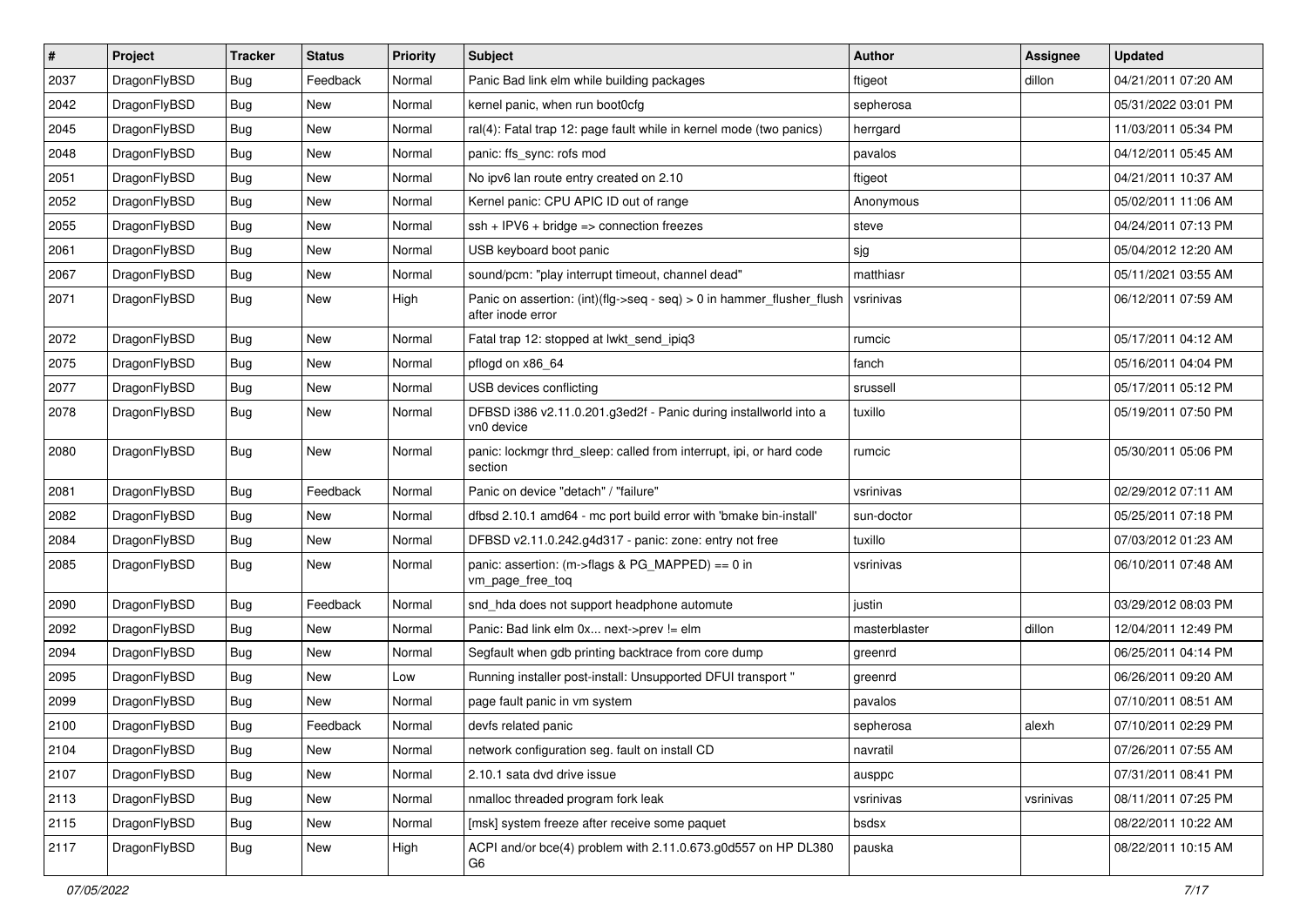| $\vert$ # | Project      | <b>Tracker</b> | <b>Status</b> | <b>Priority</b> | Subject                                                                                                    | <b>Author</b> | <b>Assignee</b> | <b>Updated</b>      |
|-----------|--------------|----------------|---------------|-----------------|------------------------------------------------------------------------------------------------------------|---------------|-----------------|---------------------|
| 2123      | DragonFlyBSD | Bug            | <b>New</b>    | Normal          | hammer is losing files                                                                                     | schmir        |                 | 08/30/2011 07:56 PM |
| 2124      | DragonFlyBSD | Bug            | <b>New</b>    | Normal          | getty repeating too quickly on port /dev/ttyv0                                                             | sgeorge.ml    |                 | 09/01/2011 04:28 AM |
| 2125      | DragonFlyBSD | Bug            | <b>New</b>    | Normal          | Weird garbage in dmesg                                                                                     | herrgard      |                 | 08/30/2011 08:04 PM |
| 2129      | DragonFlyBSD | Bug            | New           | Normal          | DFBSD v2.11.0.661.gf9438 i386 - panic: lockmgr thrd_sleep                                                  | tuxillo       |                 | 09/05/2011 09:49 AM |
| 2136      | DragonFlyBSD | Bug            | <b>New</b>    | Normal          | socketpair() doesn't free file descriptors on copyout failure                                              | vsrinivas     |                 | 04/05/2013 09:13 AM |
| 2138      | DragonFlyBSD | Bug            | New           | Normal          | > 100% CPU usage                                                                                           | robin.carey1  |                 | 09/26/2011 12:20 PM |
| 2140      | DragonFlyBSD | Bug            | <b>New</b>    | High            | hammer_io_delallocate panic with 'duplicate entry' message                                                 | ttw           |                 | 10/07/2011 12:22 PM |
| 2141      | DragonFlyBSD | Bug            | New           | Urgent          | loader and/or documentation broken                                                                         | sjg           |                 | 01/20/2012 10:51 AM |
| 2153      | DragonFlyBSD | Bug            | <b>New</b>    | Normal          | Too many unuseful warnings at boot                                                                         | juanfra684    |                 | 10/18/2011 10:16 PM |
| 2154      | DragonFlyBSD | Bug            | <b>New</b>    | Normal          | vkernel copyout() doesn't return EFAULT on error                                                           | vsrinivas     |                 | 10/20/2011 03:53 AM |
| 2158      | DragonFlyBSD | Bug            | <b>New</b>    | Normal          | iwn panics with assertion on boot.                                                                         | eocallaghan   |                 | 10/24/2011 04:13 PM |
| 2161      | DragonFlyBSD | Bug            | <b>New</b>    | Normal          | Outdated xorg.conf file gets installed into etc and screws up mouse                                        | eocallaghan   |                 | 10/27/2011 01:51 PM |
| 2164      | DragonFlyBSD | Bug            | <b>New</b>    | Normal          | panic on reboot from usb.                                                                                  | eocallaghan   |                 | 10/27/2011 09:29 AM |
| 2166      | DragonFlyBSD | Bug            | <b>New</b>    | Normal          | DFBSD v2.13.0.109.g05b9d - Strange lockups                                                                 | tuxillo       |                 | 10/29/2011 11:20 AM |
| 2167      | DragonFlyBSD | Bug            | <b>New</b>    | Normal          | shutdown/reboot fails after uptime msq                                                                     | marino        |                 | 11/28/2011 03:01 AM |
| 2171      | DragonFlyBSD | Bug            | <b>New</b>    | Normal          | DFBSD v2.13.0.151.gdc8442 - panic: assertion "(*ptep &<br>$(PG_MANAGED PG_V)$ == PG_V"                     | tuxillo       |                 | 11/04/2011 05:06 PM |
| 2182      | DragonFlyBSD | Bug            | <b>New</b>    | Normal          | if msk PHY FIFO underrun/overflow                                                                          | nonsolosoft   |                 | 09/03/2012 06:39 AM |
| 2199      | DragonFlyBSD | Bug            | New           | Normal          | screen segfaults if utmpx isn't present                                                                    | pavalos       |                 | 11/15/2011 10:52 PM |
| 2210      | DragonFlyBSD | Bug            | <b>New</b>    | Normal          | Bugtracker cannot assign default project for new users                                                     | ahuete.devel  |                 | 11/17/2011 11:30 AM |
| 2224      | DragonFlyBSD | Bug            | <b>New</b>    | Normal          | v2.13.0.291.gaa7ec - Panic on fq while installing world                                                    | tuxillo       |                 | 11/18/2011 01:40 AM |
| 2245      | DragonFlyBSD | Bug            | <b>New</b>    | Normal          | panic: assertion "ref < &td->td_toks_end" failed in lwkt_gettoken at<br>/usr/src/sys/kern/lwkt_token.c:588 | juanfra684    |                 | 11/22/2011 07:41 PM |
| 2248      | DragonFlyBSD | Bug            | <b>New</b>    | Normal          | sysctl panic                                                                                               | pavalos       |                 | 11/23/2011 06:23 PM |
| 2250      | DragonFlyBSD | Bug            | New           | Normal          | Kernel panic                                                                                               | adamk         |                 | 11/23/2018 01:10 AM |
| 2252      | DragonFlyBSD | Bug            | <b>New</b>    | Low             | snd hda not useable if loaded via /boot/loader.conf                                                        | xbit          | swildner        | 12/14/2011 12:23 AM |
| 2254      | DragonFlyBSD | Bug            | New           | Normal          | panic: assertion "ref < &td->td_toks_end" failed in lwkt_gettoken at<br>/usr/src/sys/kern/lwkt_token.c:588 | eocallaghan   |                 | 12/05/2011 10:21 PM |
| 2265      | DragonFlyBSD | Bug            | <b>New</b>    | Normal          | mbsrtowcs does not properly handle invalid mbstate_t in ps                                                 | c.turner1     | swildner        | 01/10/2012 07:56 PM |
| 2282      | DragonFlyBSD | Bug            | In Progress   | Normal          | gdb segfaults with certain corefiles                                                                       | tuxillo       |                 | 01/18/2012 04:40 PM |
| 2283      | DragonFlyBSD | <b>Bug</b>     | New           | Normal          | DFBSD DragonFly v2.13.0.957.g4f459 - pmap_release: page<br>should already be gone 0xc27120bc               | tuxillo       |                 | 01/23/2012 03:03 AM |
| 2287      | DragonFlyBSD | Bug            | New           | Normal          | HAMMER(ROOT) Illegal UNDO TAIL signature at<br>300000001967c000                                            | y0n3t4n1      |                 | 11/07/2018 01:22 AM |
| 2288      | DragonFlyBSD | Bug            | Feedback      | Normal          | Random IO performance loss introduced since January 1st                                                    | lentferj      |                 | 01/23/2013 04:21 PM |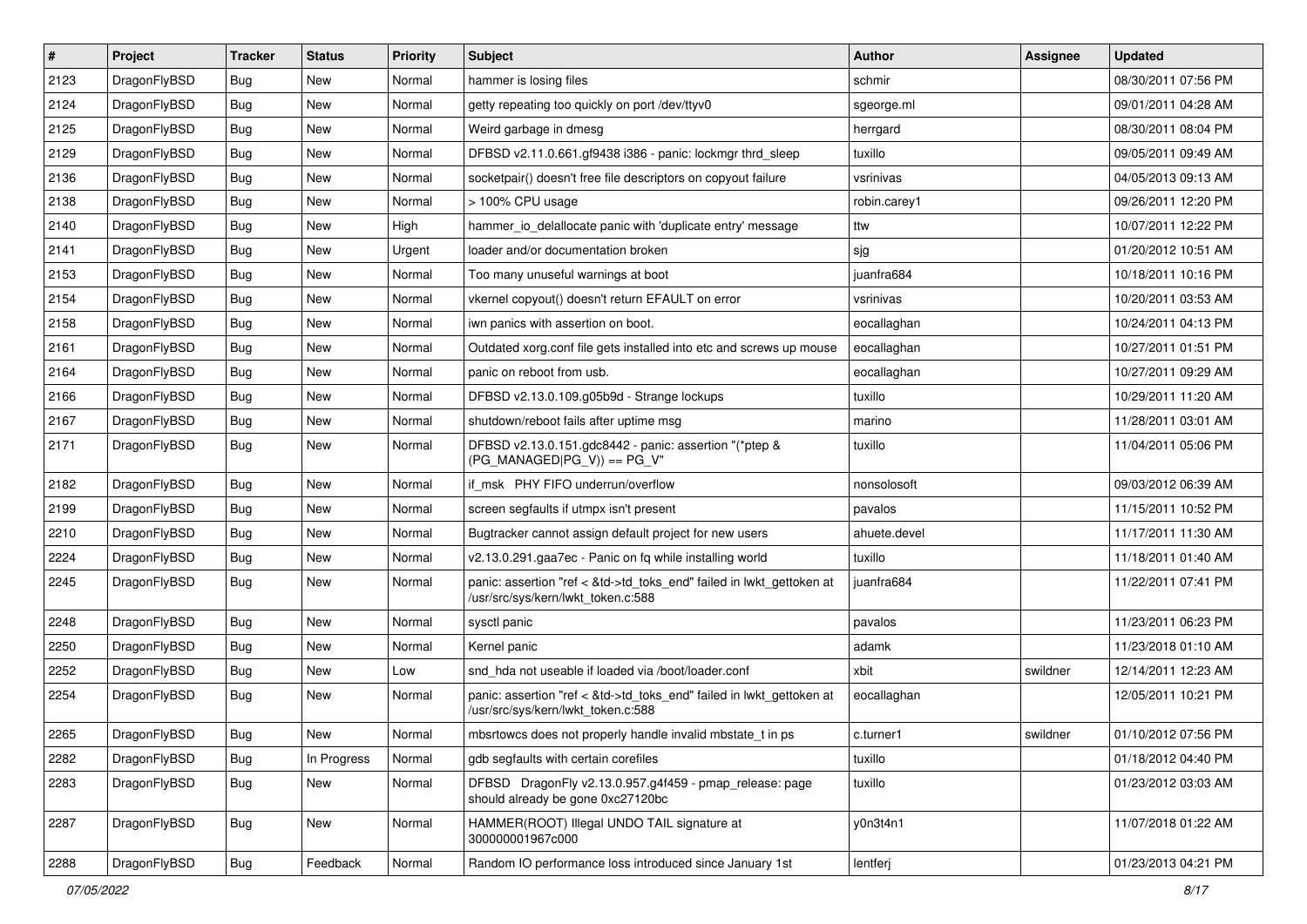| ∦    | Project      | <b>Tracker</b> | <b>Status</b> | <b>Priority</b> | <b>Subject</b>                                                                             | Author            | Assignee  | <b>Updated</b>      |
|------|--------------|----------------|---------------|-----------------|--------------------------------------------------------------------------------------------|-------------------|-----------|---------------------|
| 2292 | DragonFlyBSD | Bug            | New           | Normal          | re interface with jumbo frames (mtu larger than 1500) hangs after<br>some traffic          | Anonymous         |           | 01/31/2012 12:11 AM |
| 2296 | DragonFlyBSD | Bug            | In Progress   | High            | panic: assertion "m->wire count > 0" failed                                                | thomas.nikolajsen |           | 08/30/2012 06:09 AM |
| 2297 | DragonFlyBSD | Bug            | New           | Normal          | strange NFS (client) error messages / problems                                             | Anonymous         |           | 02/19/2012 02:59 PM |
| 2306 | DragonFlyBSD | Bug            | <b>New</b>    | Normal          | a crash starts the kernel debugger in text mode, but just reboots in X                     | phma              |           | 02/11/2012 08:02 PM |
| 2308 | DragonFlyBSD | <b>Bug</b>     | New           | Normal          | System freeze when unloading snd hda                                                       | jaydg             |           | 02/19/2012 07:15 AM |
| 2311 | DragonFlyBSD | Bug            | <b>New</b>    | Normal          | Xorg crash having something to do with drm                                                 | phma              |           | 02/22/2012 09:59 AM |
| 2316 | DragonFlyBSD | Bug            | New           | Normal          | Ungraceful invalid password handling for adding a new user in the<br>installer             | rune              |           | 04/27/2012 11:23 PM |
| 2319 | DragonFlyBSD | Bug            | <b>New</b>    | Normal          | crypt/passwd forward compat                                                                | c.turner1         |           | 02/28/2012 12:39 PM |
| 2324 | DragonFlyBSD | <b>Bug</b>     | New           | Normal          | natacotrol support > 2TB not working even after the ftigeot patch                          | zenny             |           | 03/03/2012 01:00 AM |
| 2329 | DragonFlyBSD | Bug            | New           | Normal          | ibm x3550 & acpi                                                                           | ano               |           | 06/03/2014 11:37 AM |
| 2331 | DragonFlyBSD | Bug            | New           | Normal          | reading mouse mode from unopen file descriptor hangs mouse<br>driver                       | phma              |           | 03/14/2012 09:43 AM |
| 2345 | DragonFlyBSD | Bug            | In Progress   | Normal          | DFBSD v3.1.0.457.gd679f - NFS panic on diskless station                                    | tuxillo           |           | 04/07/2012 05:22 PM |
| 2347 | DragonFlyBSD | Bug            | Feedback      | High            | Hammer PFSes destroy does not give back full space allocated to<br><b>PFS</b>              | sgeorge           |           | 07/19/2012 01:11 AM |
| 2351 | DragonFlyBSD | Bug            | In Progress   | Normal          | DFBSD v3.1.0.579.g44ccf - Stuck during startup, random freezes                             | tuxillo           |           | 04/24/2012 08:21 AM |
| 2353 | DragonFlyBSD | <b>Bug</b>     | In Progress   | Normal          | panic: assertion "gd->gd_spinlocks_wr == 0" failed in<br>bsd4 schedulerclock               | jaydg             | alexh     | 11/28/2012 01:57 AM |
| 2358 | DragonFlyBSD | Bug            | In Progress   | Normal          | DFBSD v3.0.2.32.g928ca - panic: hammer: insufficient undo FIFO<br>space!                   | tuxillo           | tuxillo   | 05/10/2021 02:50 AM |
| 2360 | DragonFlyBSD | Bug            | In Progress   | Normal          | Wishlist: virtio driver import                                                             | vsrinivas         |           | 06/04/2022 04:16 AM |
| 2369 | DragonFlyBSD | Bug            | New           | Normal          | panic: Bad link elm 0xffffffe07edf6068 next->prev != elm                                   | jaydg             |           | 08/15/2012 03:04 AM |
| 2370 | DragonFlyBSD | <b>Bug</b>     | New           | Normal          | panic: ffs valloc: dup alloc                                                               | marino            | vsrinivas | 02/01/2013 09:28 AM |
| 2371 | DragonFlyBSD | <b>Bug</b>     | <b>New</b>    | Normal          | Timezone problem with America/Sao_Paulo                                                    | raitech           |           | 05/17/2012 01:42 PM |
| 2387 | DragonFlyBSD | <b>Bug</b>     | New           | Normal          | hammer ignores -t during dedup                                                             | phma              |           | 06/17/2012 12:30 PM |
| 2389 | DragonFlyBSD | Bug            | New           | Normal          | computer crashed while listing processes                                                   | phma              |           | 06/18/2012 02:49 PM |
| 2391 | DragonFlyBSD | Bug            | In Progress   | Normal          | System lock with ahci and acpi enabled on ATI RS690 chipset with<br>SMB600 sata controller | jorisgio          | vadaszi   | 06/03/2015 03:51 PM |
| 2396 | DragonFlyBSD | Bug            | Feedback      | High            | Latest 3.1 development version core dumps while destroying master   sgeorge<br><b>PFS</b>  |                   |           | 01/23/2013 04:10 PM |
| 2403 | DragonFlyBSD | <b>Bug</b>     | New           | Low             | newfs -E doesn't handle /dev/serno device names properly                                   | ftigeot           |           | 08/17/2012 05:07 AM |
| 2412 | DragonFlyBSD | Bug            | New           | Normal          | wlan0 fails to get address via dhclient                                                    | nonsolosoft       |           | 08/30/2012 05:55 AM |
| 2414 | DragonFlyBSD | <b>Bug</b>     | In Progress   | Normal          | Lenovo S10 acpi freeze (not new)                                                           | davshao           |           | 05/11/2021 04:13 AM |
| 2416 | DragonFlyBSD | Bug            | New           | Normal          | ' entry can be removed on mounted nfs filesystem                                           | ftigeot           | tuxillo   | 06/03/2014 04:40 AM |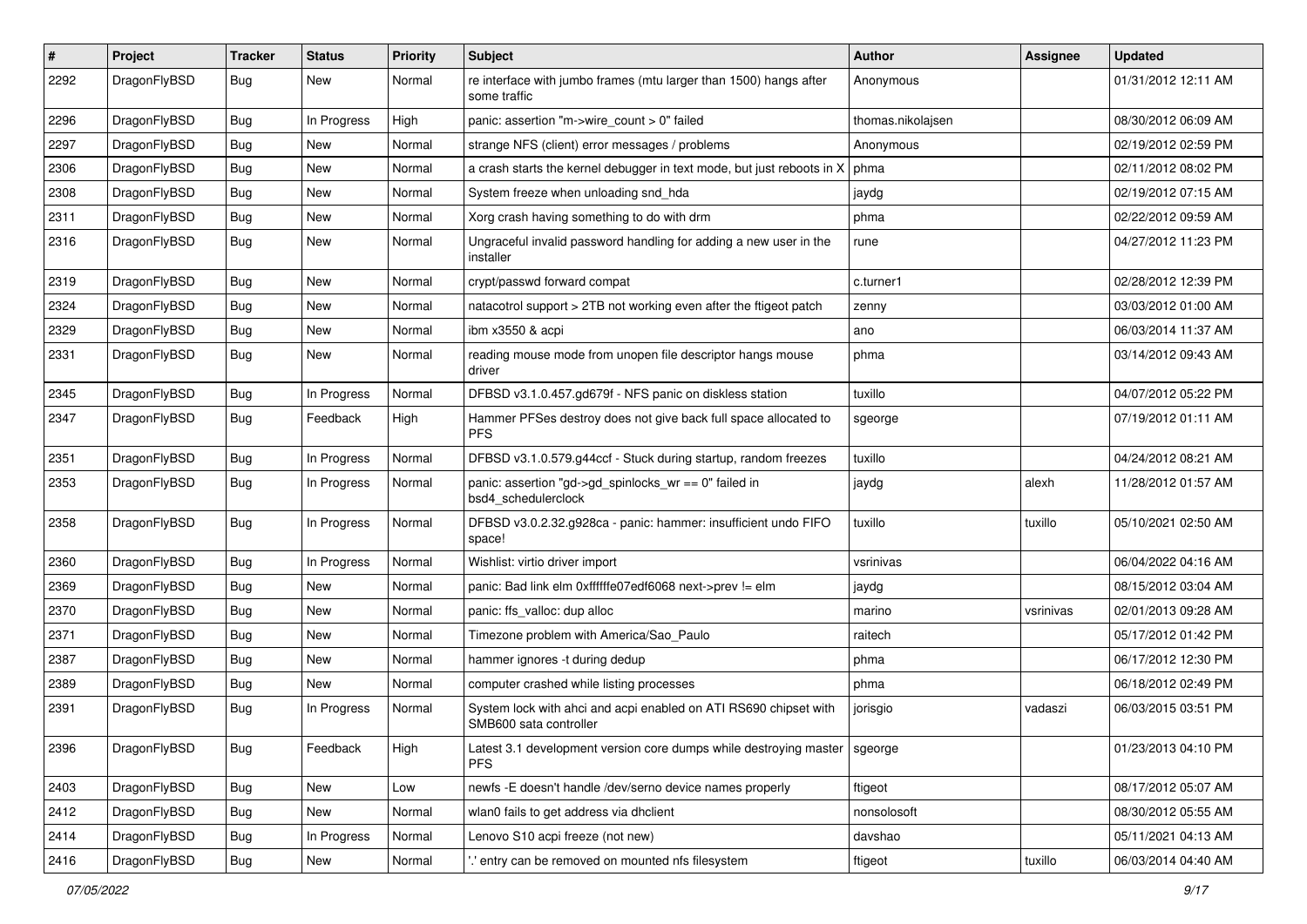| #    | Project      | <b>Tracker</b> | <b>Status</b> | <b>Priority</b> | Subject                                                                                                                      | <b>Author</b>     | Assignee | Updated             |
|------|--------------|----------------|---------------|-----------------|------------------------------------------------------------------------------------------------------------------------------|-------------------|----------|---------------------|
| 2421 | DragonFlyBSD | <b>Bug</b>     | <b>New</b>    | High            | Kernel panic: vm_fault: page 0xc0f70000 not busy!                                                                            | lentferj          |          | 10/03/2012 08:16 AM |
| 2423 | DragonFlyBSD | <b>Bug</b>     | New           | Urgent          | After multiple panics/locks, hitting KKASSERT in<br>hammer init cursor                                                       | rumcic            |          | 09/18/2012 02:28 AM |
| 2430 | DragonFlyBSD | Bug            | <b>New</b>    | Normal          | Alternate Password Hash method                                                                                               | robin.carey1      |          | 10/07/2012 06:28 AM |
| 2434 | DragonFlyBSD | Bug            | <b>New</b>    | Normal          | BTX Halted - Boot fails on USB/GUI                                                                                           | lucmv             |          | 10/17/2012 08:12 PM |
| 2436 | DragonFlyBSD | Bug            | <b>New</b>    | Normal          | panic: assertion "lp->lwp_qcpu == dd->cpuid" failed in<br>dfly_acquire_curproc                                               | thomas.nikolajsen |          | 01/23/2013 11:07 AM |
| 2444 | DragonFlyBSD | Bug            | <b>New</b>    | Normal          | Crash during Hammer overnight cleanup                                                                                        | justin            |          | 11/04/2012 07:58 AM |
| 2453 | DragonFlyBSD | <b>Bug</b>     | New           | Normal          | panic: assertion "gd->gd_spinlocks == $0$ " failed                                                                           | Johannes.Hofmann  |          | 11/12/2012 12:54 PM |
| 2459 | DragonFlyBSD | <b>Bug</b>     | Feedback      | Normal          | apic problems with HP Probook 4510s                                                                                          | thowe             |          | 11/27/2021 08:22 AM |
| 2473 | DragonFlyBSD | <b>Bug</b>     | <b>New</b>    | Normal          | Kernel crash when trying to up the wpi0 device (Dfly<br>v3.3.0.758.g47388-DEVELOPMENT)                                       | tomaz             |          | 02/24/2014 08:50 AM |
| 2489 | DragonFlyBSD | Bug            | <b>New</b>    | Normal          | nmalloc doesn't cache VA for allocations > 8KB                                                                               | vsrinivas         |          | 06/10/2014 05:51 AM |
| 2490 | DragonFlyBSD | <b>Bug</b>     | New           | Normal          | nmalloc should color addresses to avoid cache bank conflictsw                                                                | vsrinivas         |          | 06/10/2014 05:51 AM |
| 2493 | DragonFlyBSD | Bug            | <b>New</b>    | Normal          | vidcontrol: invalid video mode name                                                                                          | Svarov            |          | 01/24/2013 09:55 AM |
| 2495 | DragonFlyBSD | <b>Bug</b>     | <b>New</b>    | High            | DFBSD v3.3.0.960.g553fe7 - ocnt != 0" failed in<br>prop_object_release                                                       | tuxillo           |          | 05/31/2022 04:08 PM |
| 2496 | DragonFlyBSD | Bug            | <b>New</b>    | Normal          | NTFS malloc limit exceeded                                                                                                   | plasmob           | tuxillo  | 02/19/2013 08:47 AM |
| 2498 | DragonFlyBSD | <b>Bug</b>     | <b>New</b>    | Normal          | DFBSD v3.2.2-RELEASE - LIST_FIRST(&bp->b_dep) == NULL"<br>failed in vfs_vmio_release                                         | tuxillo           |          | 05/31/2022 04:09 PM |
| 2499 | DragonFlyBSD | Bug            | In Progress   | Urgent          | DRAGONFLY_3_2 lockd not responding correctly                                                                                 | Nerzhul           |          | 01/22/2013 12:47 PM |
| 2509 | DragonFlyBSD | <b>Bug</b>     | <b>New</b>    | Normal          | Redefinition of DIRBLKSIZ in restore(8)                                                                                      | swildner          |          | 06/04/2022 04:40 AM |
| 2520 | DragonFlyBSD | Bug            | New           | Normal          | panic: assertion "IS_SERIALIZED((ifp->if_serializer))" failed in<br>if_default_serialize_assert at /usr/src/sys/net/if.c:437 | ano               |          | 03/09/2013 12:14 AM |
| 2526 | DragonFlyBSD | Bug            | <b>New</b>    | Normal          | hammer cleanup doesn't run on first day of DST                                                                               | pavalos           |          | 10/18/2016 05:28 PM |
| 2529 | DragonFlyBSD | Bug            | <b>New</b>    | Low             | Sundance network adapter is not detected and attached                                                                        | kworr             |          | 03/25/2013 02:29 AM |
| 2531 | DragonFlyBSD | <b>Bug</b>     | New           | Normal          | camcontrol fails to disable APM                                                                                              | m.lombardi85      |          | 03/23/2013 12:28 PM |
| 2535 | DragonFlyBSD | <b>Bug</b>     | <b>New</b>    | Normal          | Imap processes apparentlt blocked on disk I/O                                                                                | ftigeot           |          | 04/02/2013 09:31 AM |
| 2544 | DragonFlyBSD | Bug            | New           | Normal          | live DVD system boot (menu option 1) caused db> prompt on<br>PE1950                                                          | estrabd           |          | 05/11/2021 03:54 AM |
| 2547 | DragonFlyBSD | <b>Bug</b>     | New           | High            | crashed while doing a dry run of pkg rolling-replace                                                                         | phma              |          | 04/18/2013 10:40 PM |
| 2549 | DragonFlyBSD | Bug            | In Progress   | Normal          | netgraph7: Kernel page fault.                                                                                                | russiane39        | nant     | 05/10/2013 11:20 PM |
| 2552 | DragonFlyBSD | <b>Bug</b>     | New           | Low             | hammer recovery should indicate progress                                                                                     | phma              |          | 05/03/2013 12:13 AM |
| 2556 | DragonFlyBSD | Bug            | Feedback      | Normal          | DragonFly v3.5.0.81.gd3479 - Process signal weirdness                                                                        | tuxillo           |          | 12/17/2013 03:48 PM |
| 2557 | DragonFlyBSD | Bug            | New           | Normal          | stock 3.4.1 kernel halts during booting if dm and dm target crypt<br>are loaded and RAID controller is present               | phma              |          | 05/12/2013 10:38 PM |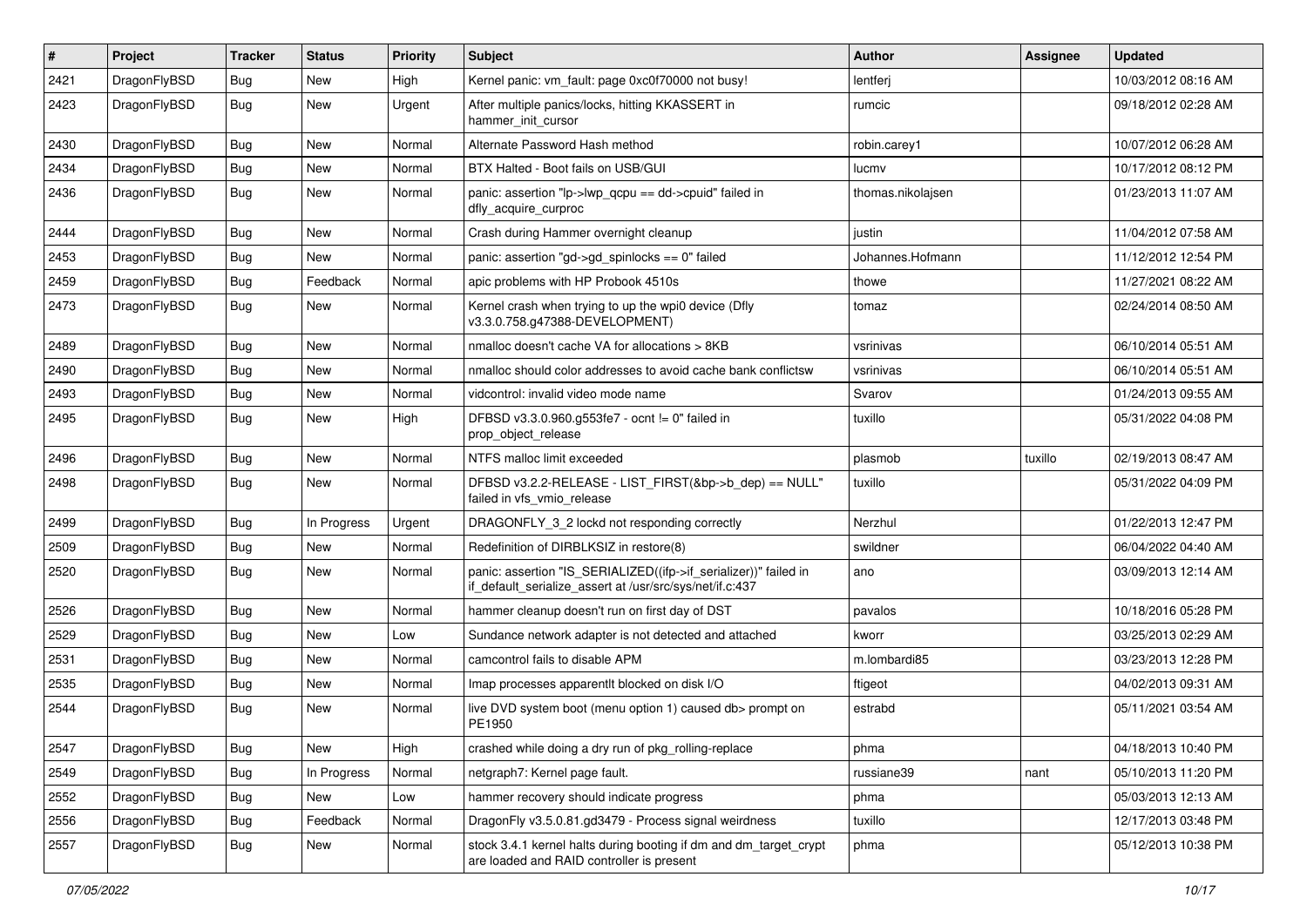| $\vert$ # | Project      | <b>Tracker</b> | <b>Status</b> | <b>Priority</b> | <b>Subject</b>                                                                                            | <b>Author</b>     | Assignee  | <b>Updated</b>      |
|-----------|--------------|----------------|---------------|-----------------|-----------------------------------------------------------------------------------------------------------|-------------------|-----------|---------------------|
| 2565      | DragonFlyBSD | Bug            | <b>New</b>    | Normal          | "ifconfig ix0 up" panic                                                                                   | Itpig402a         |           | 06/03/2013 05:46 AM |
| 2568      | DragonFlyBSD | <b>Bug</b>     | <b>New</b>    | Normal          | AHCI panic                                                                                                | josepht           |           | 06/07/2013 05:52 PM |
| 2569      | DragonFlyBSD | <b>Bug</b>     | <b>New</b>    | Normal          | ctime NFS                                                                                                 | ferney            |           | 08/11/2013 04:35 AM |
| 2577      | DragonFlyBSD | Bug            | <b>New</b>    | Normal          | virtio-blk iops performance is cpu limited on high end devices                                            | gjs278            | vsrinivas | 08/01/2013 02:28 PM |
| 2585      | DragonFlyBSD | Bug            | <b>New</b>    | Normal          | Dfly 3.4.3 on ESXi 5.1, HP Smart Array P410 passthrough<br>recognised, but not functioning                | yggdrasil         | swildner  | 05/09/2022 08:14 AM |
| 2586      | DragonFlyBSD | Bug            | <b>New</b>    | Normal          | pf: "modulate" state seems problematic                                                                    | srussell          |           | 09/25/2013 07:36 PM |
| 2587      | DragonFlyBSD | <b>Bug</b>     | <b>New</b>    | Normal          | SATA DVD writer not detected by DragonFly                                                                 | srussell          |           | 09/04/2020 08:55 AM |
| 2595      | DragonFlyBSD | <b>Bug</b>     | <b>New</b>    | Normal          | DragonFly 3.4.3 crashes on SUN Blade X6250 with Qlogic ISP 2432<br>FC card                                | Turvamies         |           | 10/07/2013 11:53 AM |
| 2598      | DragonFlyBSD | <b>Bug</b>     | <b>New</b>    | Normal          | i386 via USB Booting                                                                                      | mbzadegan         |           | 10/21/2013 02:28 AM |
| 2604      | DragonFlyBSD | Bug            | <b>New</b>    | Normal          | dell laptop does not boot with LATEST                                                                     | isenmann          |           | 11/20/2013 02:07 AM |
| 2609      | DragonFlyBSD | Bug            | <b>New</b>    | Normal          | master: panic: assertion<br>"LWKT_TOKEN_HELD_ANY(vm_object_token(object))" failed in<br>swp_pager_lookup  | thomas.nikolajsen |           | 11/28/2013 11:36 AM |
| 2611      | DragonFlyBSD | <b>Bug</b>     | New           | Normal          | Change in IP address results in network not working                                                       | phma              |           | 12/05/2013 07:55 PM |
| 2617      | DragonFlyBSD | <b>Bug</b>     | Feedback      | Normal          | Possible issue with wireless mouse on 3.6 release                                                         | FilippoMo         |           | 01/14/2015 03:42 PM |
| 2618      | DragonFlyBSD | <b>Bug</b>     | <b>New</b>    | Normal          | mouse problem on RELEASE-3_6_0                                                                            | FilippoMo         |           | 12/20/2013 03:26 AM |
| 2619      | DragonFlyBSD | <b>Bug</b>     | <b>New</b>    | Normal          | DragonFly 3.6 can't be installed on a 6TB volume                                                          | ftigeot           |           | 02/23/2014 11:55 PM |
| 2620      | DragonFlyBSD | Bug            | <b>New</b>    | Normal          | moused problem                                                                                            | FilippoMo         |           | 12/20/2013 10:32 AM |
| 2621      | DragonFlyBSD | <b>Bug</b>     | <b>New</b>    | Normal          | core dump using cdrom                                                                                     | nonsolosoft       |           | 12/27/2013 12:43 AM |
| 2622      | DragonFlyBSD | Bug            | <b>New</b>    | Normal          | VAIO FIT15E fn keys support                                                                               | nonsolosoft       |           | 12/31/2013 01:31 AM |
| 2626      | DragonFlyBSD | Bug            | <b>New</b>    | Normal          | iwn driver drops with error: "firmware error 'iwn_intr: fatal firmware<br>error"                          | rodyaj            |           | 01/09/2014 05:50 AM |
| 2629      | DragonFlyBSD | Bug            | <b>New</b>    | Normal          | Replace gcc44 with llvm34, clang34, and libc++                                                            | tuxillo           |           | 06/02/2014 02:30 PM |
| 2630      | DragonFlyBSD | Bug            | <b>New</b>    | Normal          | Bring in latest iconv fixes from FreeBSD10 as well as csmapper<br>updates                                 | tuxillo           |           | 05/11/2021 03:54 AM |
| 2631      | DragonFlyBSD | Bug            | In Progress   | Low             | Verify library versioning current with full package build and switch it<br>on (after publishing packages) | tuxillo           |           | 05/11/2021 04:06 AM |
| 2636      | DragonFlyBSD | Bug            | Feedback      | Low             | Add -x flag to iostat (a la solaris)                                                                      | tuxillo           |           | 05/11/2021 04:07 AM |
| 2638      | DragonFlyBSD | <b>Bug</b>     | Feedback      | High            | Fix machdep.pmap_mmu_optimize                                                                             | tuxillo           |           | 05/11/2021 04:07 AM |
| 2641      | DragonFlyBSD | <b>Bug</b>     | New           | Normal          | Panic when loading natapci as module                                                                      | tuxillo           |           | 05/11/2021 03:54 AM |
| 2644      | DragonFlyBSD | <b>Bug</b>     | Feedback      | Normal          | 3.6.0-REL trap 9 on boot                                                                                  | memmerto          |           | 11/27/2021 08:08 AM |
| 2645      | DragonFlyBSD | <b>Bug</b>     | New           | Normal          | panic with dsched fq and ioprio                                                                           | jyoung15          |           | 02/20/2014 07:29 AM |
| 2647      | DragonFlyBSD | <b>Bug</b>     | New           | Normal          | HAMMER panic on 3.6.0                                                                                     | tuxillo           |           | 05/11/2021 03:54 AM |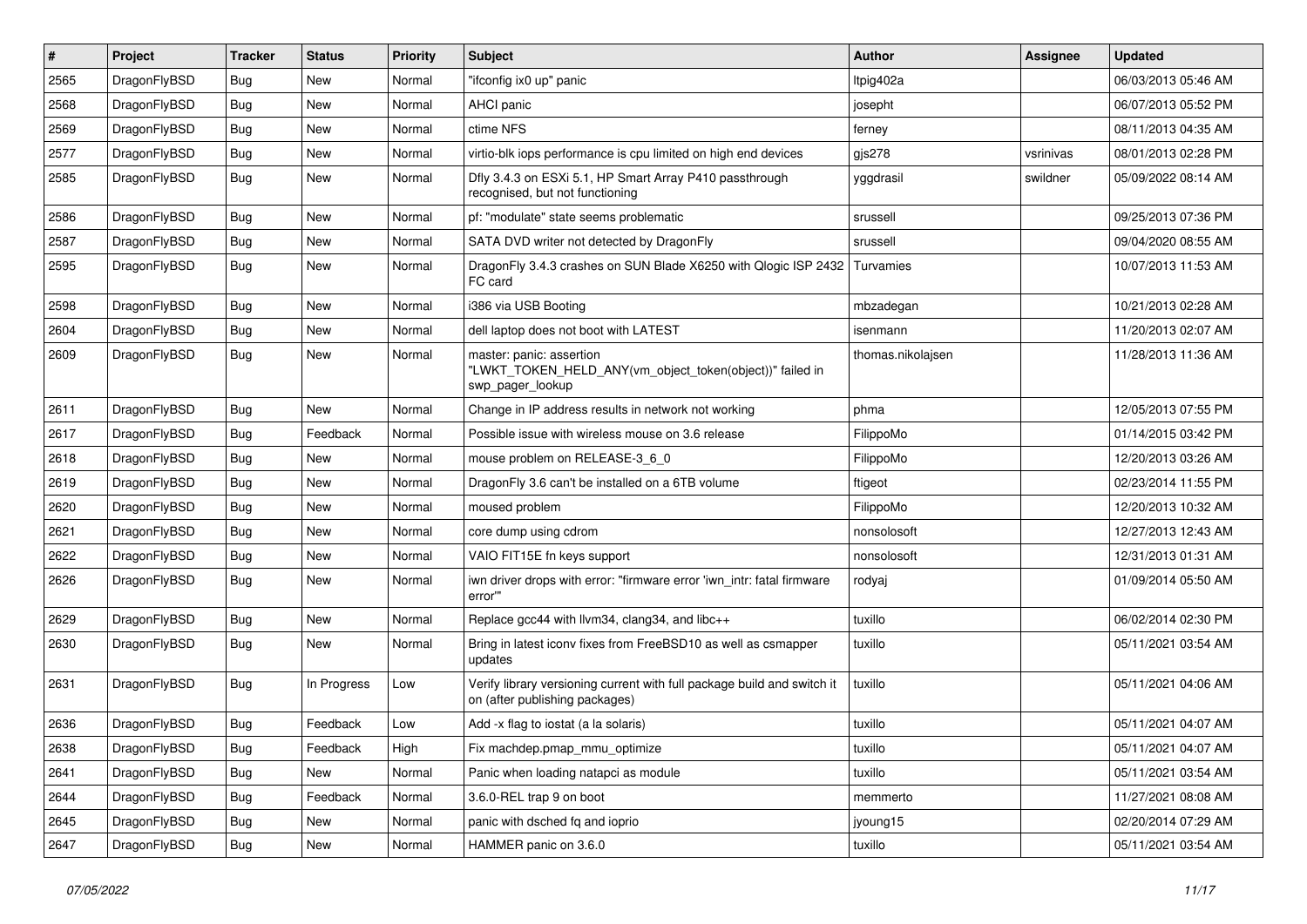| $\#$ | Project      | <b>Tracker</b> | <b>Status</b> | <b>Priority</b> | Subject                                                                                                                                                  | <b>Author</b>    | <b>Assignee</b> | <b>Updated</b>      |
|------|--------------|----------------|---------------|-----------------|----------------------------------------------------------------------------------------------------------------------------------------------------------|------------------|-----------------|---------------------|
| 2652 | DragonFlyBSD | Bug            | <b>New</b>    | Normal          | 189a0ff3761b47  ix: Implement MSI-X support locks up Lenovo<br>S10 Intel Atom n270                                                                       | davshao          |                 | 05/14/2014 01:55 AM |
| 2657 | DragonFlyBSD | <b>Bug</b>     | New           | High            | Needs acl to migrate our servers                                                                                                                         | ferney           |                 | 03/31/2014 11:37 AM |
| 2674 | DragonFlyBSD | <b>Bug</b>     | <b>New</b>    | Normal          | <b>GPT Support</b>                                                                                                                                       | ftigeot          |                 | 12/28/2015 02:54 PM |
| 2675 | DragonFlyBSD | <b>Bug</b>     | New           | Low             | Ultimate N WiFi Link 5300 get iwn_intr: fatal firmware error on 5GHz                                                                                     | revuwa           |                 | 05/11/2021 04:07 AM |
| 2680 | DragonFlyBSD | <b>Bug</b>     | New           | Low             | boot0cfg update makes box unbootable                                                                                                                     | herrgard         |                 | 06/10/2014 06:02 AM |
| 2687 | DragonFlyBSD | Bug            | New           | Normal          | natacontrol software RAID in installer                                                                                                                   | csmelosky        |                 | 06/22/2014 12:03 PM |
| 2688 | DragonFlyBSD | Bug            | <b>New</b>    | Normal          | 67613368bdda7 Fix wrong checks for U4B presence Asrock Z77M<br>difficulty detecting USB keyboard                                                         | davshao          |                 | 06/28/2014 07:08 PM |
| 2708 | DragonFlyBSD | Bug            | <b>New</b>    | Normal          | unable to send TCP nor UDP on age(4) interface                                                                                                           | dermiste         |                 | 05/11/2021 03:54 AM |
| 2712 | DragonFlyBSD | Bug            | New           | Normal          | connect(2) returns EINVAL when retrying after ECONNREFUSED                                                                                               | jorisgio         |                 | 08/14/2014 05:31 PM |
| 2731 | DragonFlyBSD | Bug            | In Progress   | Normal          | Screen full of random colors when starting Xorg with Intel Haswell<br>HD Graphics P4600                                                                  | jkatzmaier       |                 | 11/12/2014 04:08 PM |
| 2735 | DragonFlyBSD | Bug            | <b>New</b>    | Urgent          | iwn panics SYSSASSERT                                                                                                                                    | cnb              |                 | 05/11/2021 03:55 AM |
| 2736 | DragonFlyBSD | Bug            | New           | High            | kernel panics on acpi_timer_probe function                                                                                                               | cnb              |                 | 05/11/2021 03:55 AM |
| 2738 | DragonFlyBSD | Bug            | <b>New</b>    | Normal          | Hammer: Strange behavior when trying to recover old version of<br>moved file                                                                             | roland           |                 | 11/20/2014 08:02 AM |
| 2746 | DragonFlyBSD | <b>Bug</b>     | New           | Normal          | some fraction of xterms started from the xmonad window manager<br>get killed with SIGALRM                                                                | isenmann         | profmakx        | 12/28/2014 02:51 AM |
| 2788 | DragonFlyBSD | Bug            | New           | Normal          | ioctl GSLICEINFO: Not working for vnode slice                                                                                                            | mneumann         |                 | 02/12/2015 07:49 AM |
| 2797 | DragonFlyBSD | Bug            | In Progress   | Low             | vkernels with & without machdep.pmap_mmu_optimize                                                                                                        | yellowrabbit2010 |                 | 11/27/2021 08:06 AM |
| 2799 | DragonFlyBSD | Bug            | New           | Normal          | Fatal trap 12 caused by moused(8) -p /dev/cual0                                                                                                          | opvalues         |                 | 03/04/2015 11:01 PM |
| 2802 | DragonFlyBSD | Bug            | New           | Normal          | USB Wifi urtwn0 crash from cd boot                                                                                                                       | opvalues         |                 | 03/10/2015 01:07 AM |
| 2803 | DragonFlyBSD | Bug            | New           | Normal          | HAMMER: Warning: UNDO area too small!                                                                                                                    | ftigeot          |                 | 03/11/2015 03:42 PM |
| 2806 | DragonFlyBSD | Bug            | New           | Normal          | failed to configure a link-local address on ath0 (errno = 22)                                                                                            | Chingyuan        |                 | 05/25/2021 01:00 AM |
| 2808 | DragonFlyBSD | Bug            | <b>New</b>    | Normal          | X freeze by switching between X and VT - results in black screen                                                                                         | lukesky333       |                 | 05/11/2021 03:55 AM |
| 2809 | DragonFlyBSD | Bug            | New           | Normal          | hammer mirror-stream                                                                                                                                     | masu             |                 | 04/10/2015 12:33 AM |
| 2812 | DragonFlyBSD | Bug            | <b>New</b>    | Normal          | Panic on Intel DE3815TYKHE                                                                                                                               | tmorp            |                 | 05/14/2015 03:14 PM |
| 2816 | DragonFlyBSD | <b>Bug</b>     | <b>New</b>    | Normal          | A multitasking process being debugged can get stuck                                                                                                      | phma             |                 | 05/19/2015 03:57 AM |
| 2819 | DragonFlyBSD | <b>Bug</b>     | In Progress   | Normal          | Random micro system freezes after a week of uptime                                                                                                       | ftigeot          | dillon          | 08/16/2015 08:46 PM |
| 2820 | DragonFlyBSD | <b>Bug</b>     | <b>New</b>    | Normal          | TP-Link USB Wi-Fi adapter cannot be reattached to the system                                                                                             | shamaz           |                 | 05/22/2015 09:45 PM |
| 2822 | DragonFlyBSD | <b>Bug</b>     | New           | Normal          | USB 3.0 stick throws "reading primary partition table: error<br>accessing offset 000[] for 152" error, while the stick works on any<br>other OS I tested | revuwa           | profmakx        | 06/29/2015 05:56 AM |
| 2825 | DragonFlyBSD | <b>Bug</b>     | New           | High            | 3x dhclient = hanging system (objcache exhausted)                                                                                                        | jaccovonb        | sepherosa       | 05/11/2021 03:55 AM |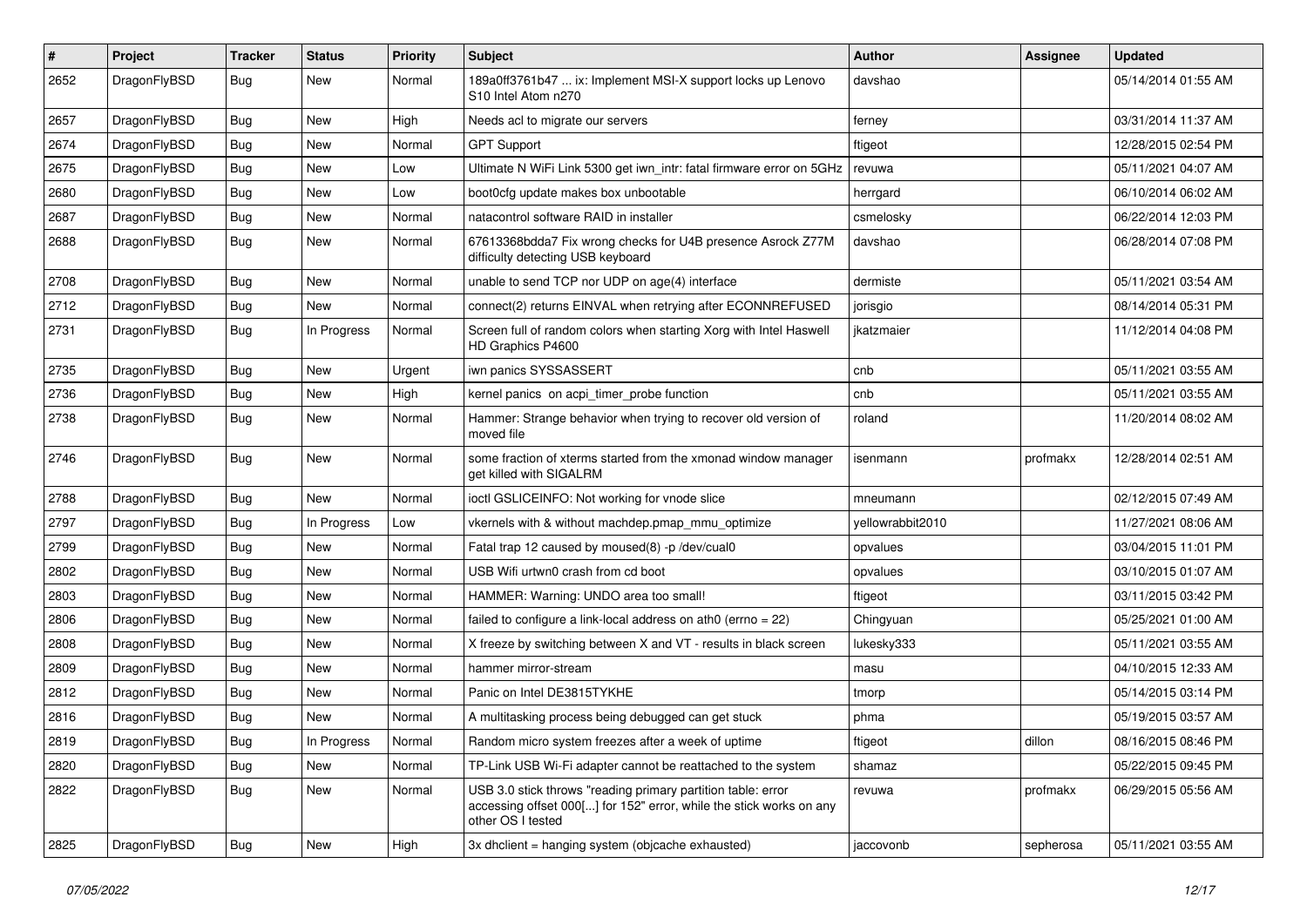| #    | Project      | <b>Tracker</b> | <b>Status</b> | <b>Priority</b> | Subject                                                                                                              | Author           | <b>Assignee</b> | <b>Updated</b>      |
|------|--------------|----------------|---------------|-----------------|----------------------------------------------------------------------------------------------------------------------|------------------|-----------------|---------------------|
| 2828 | DragonFlyBSD | Bug            | New           | High            | On AMD APUs and Bulldozer CPUs, the machdep.cpu_idle_hlt<br>sysctl should be 3 by default                            | vadaszi          | vadaszi         | 05/11/2021 04:07 AM |
| 2835 | DragonFlyBSD | Bug            | <b>New</b>    | Normal          | /usr/include/c++/5.0/bits/c++locale.h likes<br>POSIX C_SOURCE>=200809                                                | davshao          |                 | 11/18/2015 03:40 AM |
| 2840 | DragonFlyBSD | <b>Bug</b>     | <b>New</b>    | Normal          | wrong voltage is reported                                                                                            | yellowrabbit2010 |                 | 09/11/2015 06:09 PM |
| 2852 | DragonFlyBSD | Bug            | New           | Normal          | Hammer File System - hangs on undo during system boot / mount -<br>will not recover on DragonFlyBSD newer than 3.6.0 | abale            |                 | 05/11/2021 04:07 AM |
| 2857 | DragonFlyBSD | <b>Bug</b>     | <b>New</b>    | Normal          | hammer stalls via bitcoin-qt                                                                                         | tkusumi          |                 | 11/30/2015 06:52 AM |
| 2858 | DragonFlyBSD | Bug            | New           | Low             | Installer "Local or UTC" question should have "No" selected by<br>default.                                           | cgag             |                 | 12/02/2015 01:18 PM |
| 2859 | DragonFlyBSD | Bug            | <b>New</b>    | Low             | Installer configuration menu always highlights "Select timezone", no<br>matter which step was last completed.        | cgag             |                 | 12/02/2015 01:54 PM |
| 2863 | DragonFlyBSD | Bug            | <b>New</b>    | Normal          | HAMMER synch tid is zero                                                                                             | shamaz           |                 | 12/12/2015 11:24 PM |
| 2870 | DragonFlyBSD | <b>Bug</b>     | New           | High            | Broken text and icons when glamor acceleration is used                                                               | 375gnu           | ftigeot         | 01/31/2016 12:13 AM |
| 2874 | DragonFlyBSD | Bug            | <b>New</b>    | Normal          | make world DESTDIR=/emptydir fails                                                                                   | pascii           |                 | 12/25/2015 07:04 AM |
| 2877 | DragonFlyBSD | <b>Bug</b>     | New           | Low             | sed fails when working with UTF-8 locale and non-UTF symbols                                                         | arcade@b1t.name  |                 | 12/30/2015 11:20 AM |
| 2878 | DragonFlyBSD | Bug            | New           | Low             | [fix] CCVER problem when using clang and cpu extensions<br>(intrinsics)                                              | arcade@b1t.name  |                 | 06/24/2016 04:25 AM |
| 2881 | DragonFlyBSD | <b>Bug</b>     | <b>New</b>    | Normal          | Pulseaudio hangs/resets system when starting X11                                                                     | mneumann         |                 | 01/09/2016 03:08 AM |
| 2882 | DragonFlyBSD | Bug            | New           | Low             | bridge sends packets from individual interfaces                                                                      | arcade@b1t.name  |                 | 01/09/2016 12:43 PM |
| 2886 | DragonFlyBSD | <b>Bug</b>     | <b>New</b>    | Normal          | dragonfly mail agent: sending a testmail causes high system load                                                     | worf             |                 | 02/05/2016 05:53 AM |
| 2887 | DragonFlyBSD | Bug            | New           | Low             | Missing extattr_namespace_to_string and<br>extattr_string_to_namespace functions                                     | rubenk           |                 | 02/06/2016 05:09 AM |
| 2890 | DragonFlyBSD | <b>Bug</b>     | <b>New</b>    | Normal          | not able to boot usb installer on Toshiba Chromebook 2                                                               | johnnywhishbone  |                 | 02/22/2016 03:42 AM |
| 2891 | DragonFlyBSD | Bug            | <b>New</b>    | Normal          | Kernel panic in IEEE802.11 related code                                                                              | shamaz           |                 | 05/29/2016 05:49 PM |
| 2892 | DragonFlyBSD | Bug            | <b>New</b>    | Normal          | swap_pager:indefinite wait bufferf error                                                                             | lhmwzy           |                 | 02/21/2016 10:32 PM |
| 2898 | DragonFlyBSD | <b>Bug</b>     | New           | Normal          | <b>HAMMER</b> panic                                                                                                  | pavalos          |                 | 11/03/2018 07:05 AM |
| 2915 | DragonFlyBSD | Bug            | New           | High            | Hammer mirror-copy problem                                                                                           | t dfbsd          |                 | 08/25/2016 05:28 AM |
| 2917 | DragonFlyBSD | Bug            | <b>New</b>    | Normal          | da8: reading primary partition table: error accessing offset<br>000000000000 for 512                                 | liweitianux      |                 | 05/11/2021 08:43 PM |
| 2924 | DragonFlyBSD | <b>Bug</b>     | New           | Normal          | cat -v fails to tag characters in extended table with M- prefix with<br>some locales                                 | sevan            |                 | 07/11/2016 07:18 AM |
| 2930 | DragonFlyBSD | <b>Bug</b>     | New           | High            | 'objcache' causes panic during 'nfs readdir'                                                                         | tofergus         |                 | 07/26/2016 01:09 PM |
| 2931 | DragonFlyBSD | Bug            | New           | Low             | 'gdb' of 'vkernel' unable to print backtrace                                                                         | tofergus         |                 | 07/26/2016 01:51 PM |
| 2936 | DragonFlyBSD | <b>Bug</b>     | New           | Normal          | loader.efi crashes while loading kernel                                                                              | spaceille        |                 | 08/20/2016 06:17 AM |
| 2957 | DragonFlyBSD | <b>Bug</b>     | Feedback      | Normal          | swapoff -a followed by swapon -a doesn't give your swap back                                                         | neilb            |                 | 10/09/2016 04:17 AM |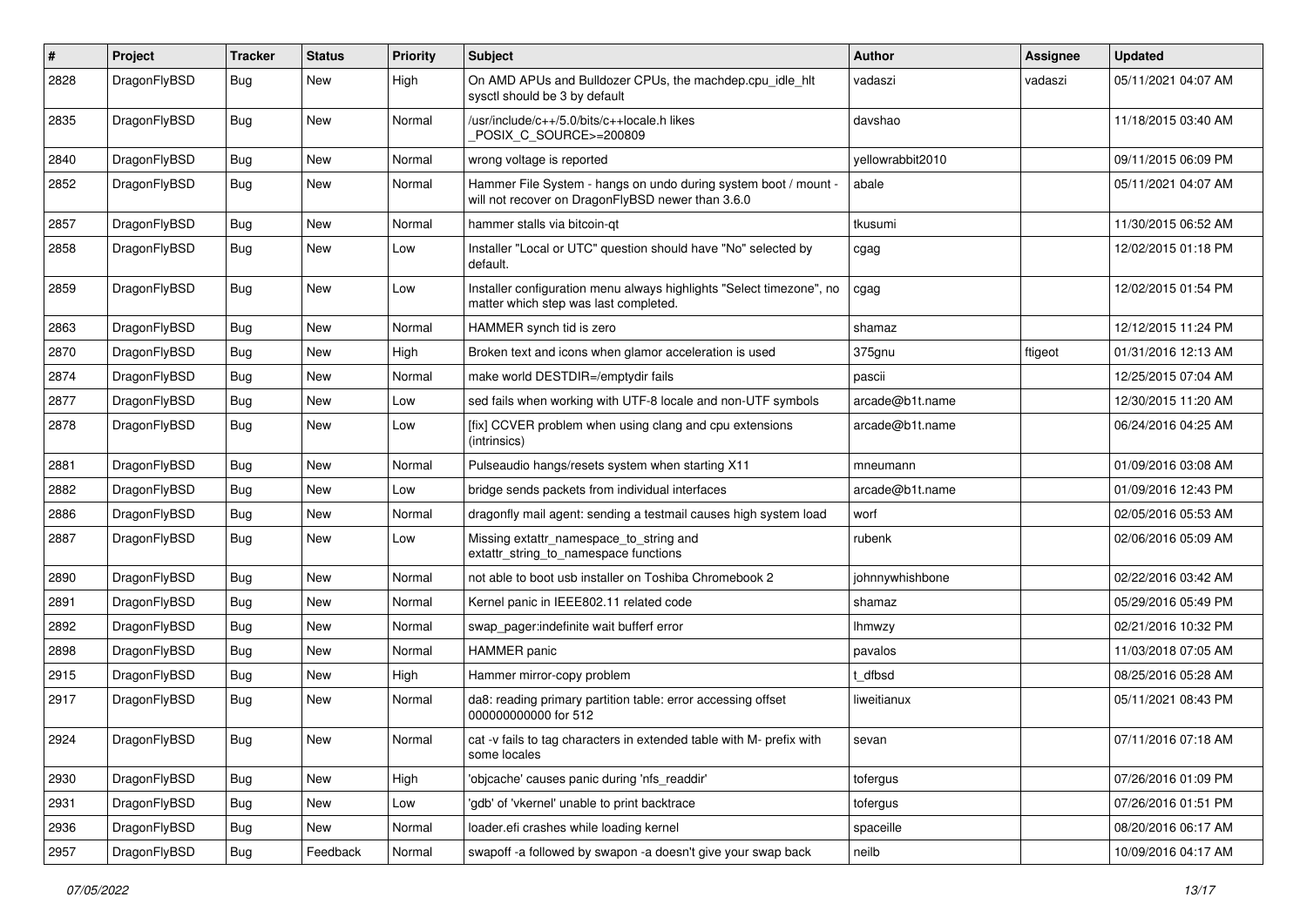| #    | Project      | <b>Tracker</b> | <b>Status</b> | <b>Priority</b> | Subject                                                                                                 | <b>Author</b>          | <b>Assignee</b> | <b>Updated</b>      |
|------|--------------|----------------|---------------|-----------------|---------------------------------------------------------------------------------------------------------|------------------------|-----------------|---------------------|
| 2958 | DragonFlyBSD | Bug            | Feedback      | Normal          | Hammer FS dies during pruning after massive write load                                                  | neilb                  |                 | 10/11/2016 04:20 AM |
| 2970 | DragonFlyBSD | Bug            | New           | Normal          | kernel 4.7: "Is -l" causes panic on UDF filesystem: "bgetvp -<br>overlapping buffer"                    | peeter                 |                 | 12/21/2016 02:46 AM |
| 2972 | DragonFlyBSD | Bug            | New           | Normal          | ipfw3 "deny to me" does not work correctly                                                              | mneumann               |                 | 12/27/2016 12:11 PM |
| 2994 | DragonFlyBSD | Bug            | New           | Normal          | Intermittent boot hangs after git: hammer - HAMMER Version 7                                            | davshao                |                 | 03/30/2017 02:06 PM |
| 3006 | DragonFlyBSD | Bug            | New           | Normal          | boot0cfg: panic in kern udev.c in function udev dict set cstr when<br>installing in VirtualBox          | MichiGreat             |                 | 04/01/2017 02:22 PM |
| 3011 | DragonFlyBSD | Bug            | In Progress   | Normal          | dragonfly/sys/dev/netif/re/re.c: suspicious code?                                                       | dcb                    |                 | 07/29/2017 01:26 AM |
| 3018 | DragonFlyBSD | Bug            | <b>New</b>    | Normal          | sys/bus/u4b/wlan/if_run.c:5464]: (style) Redundant condition                                            | dcb                    |                 | 04/11/2017 11:26 AM |
| 3021 | DragonFlyBSD | Bug            | In Progress   | Normal          | sys/dev/drm/i915/i915_gem_stolen.c:115]: (error) Signed integer<br>overflow for expression '65535<<20'  | dcb                    |                 | 04/11/2017 12:46 PM |
| 3022 | DragonFlyBSD | Bug            | <b>New</b>    | Normal          | sys/dev/netif/ath/ath/if ath.c:2142: strange bitmask?                                                   | dcb                    |                 | 04/11/2017 11:49 AM |
| 3024 | DragonFlyBSD | Bug            | <b>New</b>    | Low             | sys/dev/netif/wi/if_wi.c:1090]: (style) Redundant condition                                             | dcb                    |                 | 04/11/2017 11:56 AM |
| 3025 | DragonFlyBSD | Bug            | New           | Normal          | sys/dev/powermng/powernow/powernow.c:284: bad comparison?                                               | dcb                    |                 | 09/23/2017 07:45 AM |
| 3028 | DragonFlyBSD | Bug            | In Progress   | Normal          | installer: confusion of set/get disk encryption passphrase dialogs                                      | liweitianux            | tuxillo         | 06/03/2022 05:13 PM |
| 3029 | DragonFlyBSD | Bug            | New           | Normal          | Running DflyBSD 4.8 on FreeBSD bhyve as a guest                                                         | iron                   |                 | 05/13/2022 04:33 AM |
| 3035 | DragonFlyBSD | Bug            | New           | Normal          | panic: assertion "cpu >= 0 && cpu < ncpus" failed in netisr_cpuport<br>at /usr/src/sys/net/netisr2.h:87 | masu                   |                 | 05/11/2017 01:24 AM |
| 3036 | DragonFlyBSD | Bug            | New           | Normal          | panic in icmp_redirect_start() ASSERT_IN_NETISR(0)                                                      | tautolog               |                 | 05/11/2017 07:27 PM |
| 3047 | DragonFlyBSD | Bug            | New           | Normal          | HAMMER critical write error                                                                             | samuel                 |                 | 06/19/2019 09:50 AM |
| 3049 | DragonFlyBSD | Bug            | New           | Normal          | panic DragonFly v4.8.1-RELEASE by mounting a malformed<br>msdosfs image [12.128]                        | open.source@ribose.com |                 | 08/14/2017 02:53 AM |
| 3051 | DragonFlyBSD | Bug            | New           | Normal          | panic DragonFly v4.8.1-RELEASE by mounting a malformed NTFS<br>image [12.000]                           | open.source@ribose.com |                 | 08/14/2017 03:20 AM |
| 3052 | DragonFlyBSD | Bug            | New           | Normal          | panic DragonFly v4.8.1-RELEASE by mounting a malformed NTFS<br>image [64.000]                           | open.source@ribose.com |                 | 08/14/2017 03:22 AM |
| 3076 | DragonFlyBSD | Bug            | New           | Normal          | sys/dev/netif/ig_hal/e1000_ich8lan.c:1594: sanity checking mixup?                                       | dcb                    |                 | 10/11/2017 01:58 AM |
| 3089 | DragonFlyBSD | Bug            | In Progress   | Normal          | vtnet(4) - disable TCP checksum offload by default                                                      | ilane                  | vadaszi         | 05/11/2021 04:14 AM |
| 3101 | DragonFlyBSD | Bug            | <b>New</b>    | Low             | PFI CGI install not working in dragonflybsd 5.0.1 USB install                                           | bnegre82               |                 | 05/11/2021 04:14 AM |
| 3107 | DragonFlyBSD | <b>Bug</b>     | New           | Low             | ACPI interrupt storm when loading i915 on Lenovo T460                                                   | oyvinht                |                 | 07/15/2020 07:01 AM |
| 3110 | DragonFlyBSD | <b>Bug</b>     | New           | Normal          | crash with ipfw3 under load                                                                             | bnegre82               |                 | 12/09/2017 06:22 AM |
| 3111 | DragonFlyBSD | <b>Bug</b>     | In Progress   | High            | Mouse lags every second heavily under X11                                                               | mneumann               |                 | 12/12/2017 09:46 PM |
| 3113 | DragonFlyBSD | Bug            | In Progress   | Urgent          | Booting vKernel fails due being out of swap space                                                       | tcullen                |                 | 05/11/2021 04:14 AM |
| 3116 | DragonFlyBSD | Bug            | New           | Normal          | da0 detects on very big volume if to _remove_ usb install stick and<br>reboot on Intel NUC5PPYH         | dpostolov              |                 | 01/07/2018 09:40 PM |
| 3117 | DragonFlyBSD | <b>Bug</b>     | New           | Normal          | Problem with colours if "intel" video-driver used                                                       | dpostolov              |                 | 01/07/2018 11:35 PM |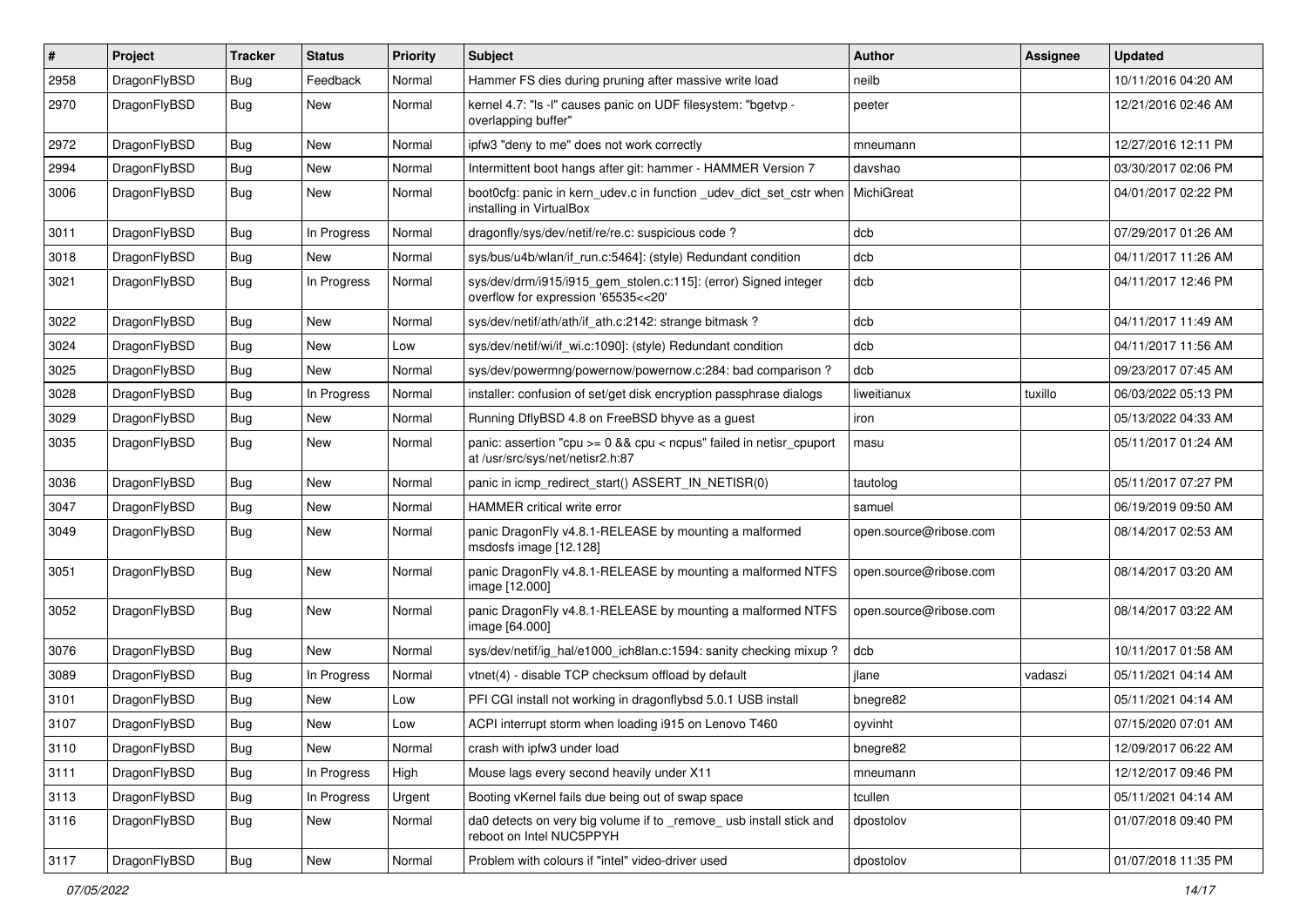| $\pmb{\#}$ | Project      | <b>Tracker</b> | <b>Status</b> | <b>Priority</b> | Subject                                                                                                                                                     | <b>Author</b>   | Assignee | <b>Updated</b>      |
|------------|--------------|----------------|---------------|-----------------|-------------------------------------------------------------------------------------------------------------------------------------------------------------|-----------------|----------|---------------------|
| 3120       | DragonFlyBSD | Bug            | <b>New</b>    | Normal          | Intel AC 8260 firmware does not load                                                                                                                        | Vintodrimmer    |          | 08/28/2018 03:30 AM |
| 3124       | DragonFlyBSD | Bug            | <b>New</b>    | High            | DragonFlyBSD 5.0.2 with Hammer2 with UEFI install doesn't boot                                                                                              | wiesl           |          | 06/18/2019 05:07 AM |
| 3129       | DragonFlyBSD | Bug            | New           | High            | Kernel panic with 5.2.0 on A2SDi-4C-HLN4F                                                                                                                   | stateless       |          | 04/24/2018 12:50 AM |
| 3132       | DragonFlyBSD | Bug            | <b>New</b>    | Low             | unifdef mined                                                                                                                                               | bcallah         |          | 04/26/2018 08:34 PM |
| 3134       | DragonFlyBSD | Bug            | <b>New</b>    | Normal          | RFC 3021 (/31 networks) appear to be unsupported                                                                                                            | jailbird        |          | 05/16/2018 11:03 PM |
| 3139       | DragonFlyBSD | Bug            | New           | Normal          | USB Mouse Does Not Work in DragonflyBSD guest on VirtualBox                                                                                                 | chiguy1256      |          | 06/24/2018 10:14 PM |
| 3141       | DragonFlyBSD | Bug            | <b>New</b>    | Normal          | dhclient blocks boot process                                                                                                                                | rowo            |          | 12/16/2018 11:01 AM |
| 3143       | DragonFlyBSD | Bug            | New           | Normal          | assertion "0" failed in hammer2_inode_xop_chain_sync                                                                                                        | cbin            |          | 07/18/2018 12:50 PM |
| 3152       | DragonFlyBSD | Bug            | Feedback      | Normal          | Console's size in ttyv0 and single user mode is sticking to 80x25,<br>while ttyv1 can make use of the whole screen                                          | overtime        |          | 02/24/2019 01:08 AM |
| 3157       | DragonFlyBSD | <b>Bug</b>     | <b>New</b>    | Normal          | TP-Link UE300 not working in 5.2-RELEASE                                                                                                                    | tuxillo         |          | 11/15/2018 02:08 PM |
| 3165       | DragonFlyBSD | Bug            | <b>New</b>    | Normal          | Looping at boot time                                                                                                                                        | gop             |          | 12/28/2018 01:04 PM |
| 3170       | DragonFlyBSD | Bug            | New           | Normal          | repeatable nfsd crash                                                                                                                                       | tse             |          | 06/11/2020 05:52 AM |
| 3184       | DragonFlyBSD | Bug            | New           | Normal          | tsleep(9) return value when PCATCH specified                                                                                                                | tkusumi         |          | 04/03/2019 06:49 AM |
| 3189       | DragonFlyBSD | Bug            | New           | Normal          | Allow DragonFly Mail Agent to accept an alternate config via<br>command line switch                                                                         | iang            |          | 08/16/2021 12:42 AM |
| 3194       | DragonFlyBSD | Bug            | <b>New</b>    | High            | Hammer kernel crash on mirror-stream of PFS after upgrade<br>(assertion "cursor->flags &<br>HAMMER CURSOR ITERATE CHECK" failed in<br>hammer_btree_iterate) | Anonymous       |          | 06/29/2019 01:32 PM |
| 3196       | DragonFlyBSD | Bug            | <b>New</b>    | Normal          | test issue after redmine upgrade (2)                                                                                                                        | tuxillo         |          | 07/05/2019 04:33 AM |
| 3197       | DragonFlyBSD | Bug            | <b>New</b>    | Normal          | DragonFly upgrades                                                                                                                                          | tse             |          | 04/18/2020 04:18 PM |
| 3199       | DragonFlyBSD | Bug            | <b>New</b>    | Normal          | PFS label not found panic                                                                                                                                   | tse             |          | 08/21/2019 03:51 AM |
| 3205       | DragonFlyBSD | Bug            | Feedback      | High            | Go compiler net test failing                                                                                                                                | dfbsd           | tuxillo  | 05/10/2021 02:45 AM |
| 3208       | DragonFlyBSD | Bug            | <b>New</b>    | Normal          | Crash related to nfsd                                                                                                                                       | tse             |          | 06/11/2020 05:52 AM |
| 3209       | DragonFlyBSD | Bug            | <b>New</b>    | Normal          | svc has some minor bugs                                                                                                                                     | arcade@b1t.name |          | 10/24/2019 09:08 AM |
| 3215       | DragonFlyBSD | Bug            | New           | Normal          | Hang in tcdrain(3) after write(3)                                                                                                                           | noloader        |          | 11/25/2019 03:08 PM |
| 3217       | DragonFlyBSD | Bug            | <b>New</b>    | Normal          | rescue tools: make install fails if rescue folder doesn't exist                                                                                             | dfbsd           |          | 11/27/2019 08:16 PM |
| 3218       | DragonFlyBSD | Bug            | New           | Normal          | Kernel panics are not sent to comconsole when booted over EFI                                                                                               | mqudsi          |          | 12/02/2019 08:52 PM |
| 3219       | DragonFlyBSD | Bug            | New           | Normal          | x11/xorg port can not be build                                                                                                                              | UlasSAYGIN      |          | 03/31/2020 08:57 AM |
| 3222       | DragonFlyBSD | Bug            | New           | Normal          | gcc - undefined reference to '__atomic_load' (missing libatomic?)                                                                                           | mneumann        |          | 02/08/2020 02:45 AM |
| 3224       | DragonFlyBSD | <b>Bug</b>     | New           | Normal          | Kernel panic when trying to ping6                                                                                                                           | zhtw            |          | 03/08/2020 08:55 AM |
| 3225       | DragonFlyBSD | <b>Bug</b>     | New           | Normal          | nfsd freeze when using gemu                                                                                                                                 | tse             |          | 03/17/2020 11:52 AM |
| 3226       | DragonFlyBSD | Bug            | New           | Normal          | Xorg freezes in vm: thread stuck in "objtrm1"                                                                                                               | peeter          |          | 04/08/2020 02:10 AM |
| 3228       | DragonFlyBSD | <b>Bug</b>     | New           | Low             | pfi_kif_unref: state refcount <= 0 in dmesg                                                                                                                 | justin          |          | 03/05/2021 06:39 AM |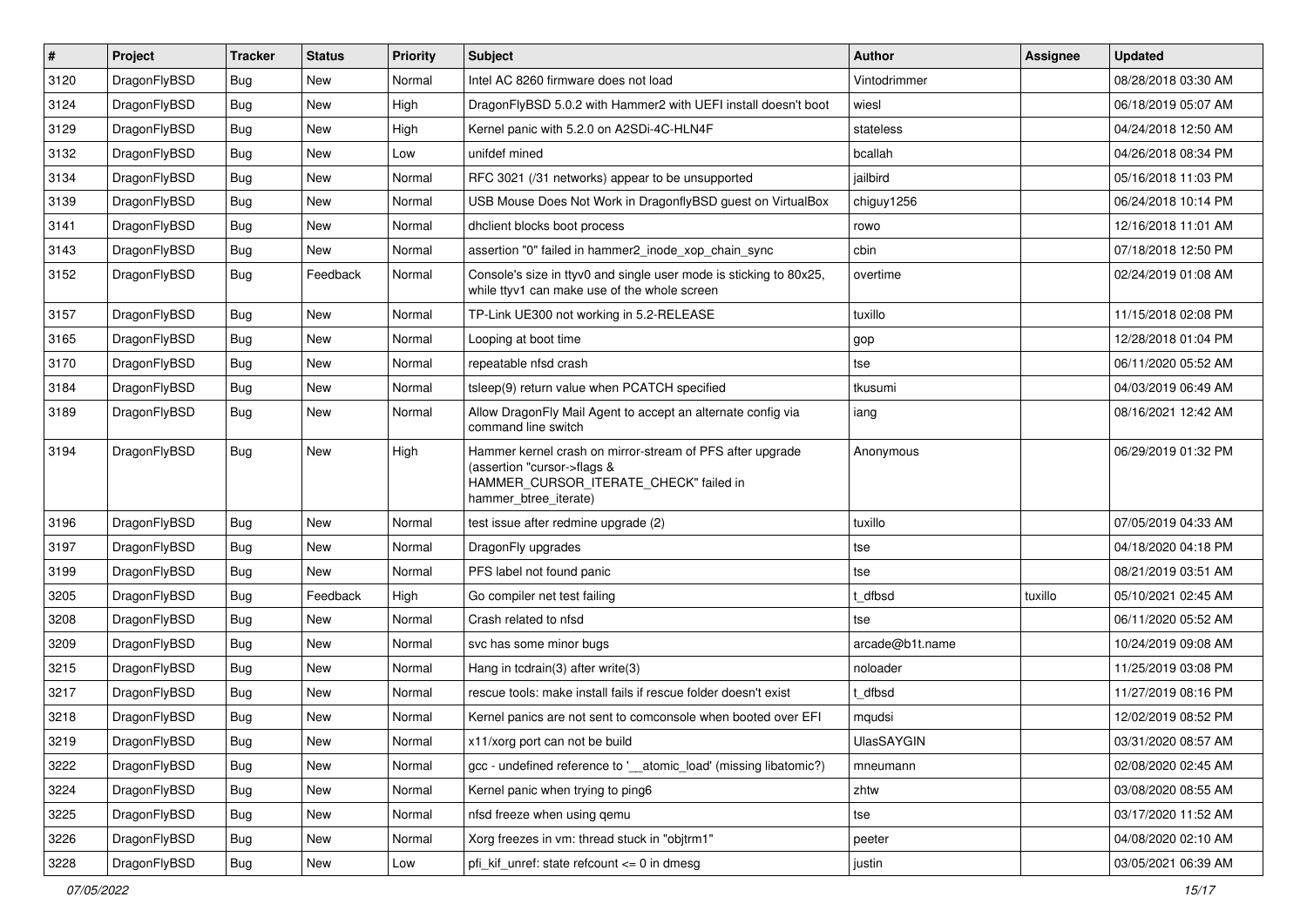| $\vert$ # | Project      | <b>Tracker</b> | <b>Status</b> | <b>Priority</b> | Subject                                                                                                   | Author            | Assignee | <b>Updated</b>      |
|-----------|--------------|----------------|---------------|-----------------|-----------------------------------------------------------------------------------------------------------|-------------------|----------|---------------------|
| 3231      | DragonFlyBSD | <b>Bug</b>     | <b>New</b>    | Normal          | wifi drops on 5.8                                                                                         | tse               |          | 04/06/2020 05:08 AM |
| 3235      | DragonFlyBSD | <b>Bug</b>     | <b>New</b>    | Normal          | Kernel panic in devfs vnops.c                                                                             | mneumann          |          | 04/28/2020 07:00 AM |
| 3238      | DragonFlyBSD | <b>Bug</b>     | <b>New</b>    | Normal          | race conditions when printing from vkernel console                                                        | piecuch           |          | 05/19/2020 02:50 PM |
| 3239      | DragonFlyBSD | Bug            | <b>New</b>    | Normal          | unable to SIGKILL glitched emacs                                                                          | piecuch           |          | 05/26/2020 03:30 AM |
| 3240      | DragonFlyBSD | Bug            | <b>New</b>    | High            | compile error because of openssl with /usr/dports/security/rhash for<br>mysql 8 install                   | <b>UlasSAYGIN</b> |          | 06/04/2020 08:05 AM |
| 3243      | DragonFlyBSD | Bug            | New           | Normal          | SMART status not reported properly for SSD disks                                                          | daftaupe          |          | 09/09/2020 11:03 PM |
| 3245      | DragonFlyBSD | <b>Bug</b>     | New           | Normal          | panic: free: guard1x fail, i915 load from loader.conf                                                     | polachok          |          | 08/21/2020 10:36 AM |
| 3246      | DragonFlyBSD | Bug            | <b>New</b>    | Normal          | HAMMER2 unable to handle ENOSPC properly                                                                  | tkusumi           |          | 09/04/2020 11:11 AM |
| 3247      | DragonFlyBSD | Bug            | <b>New</b>    | Normal          | Kernel panic doing nothing much                                                                           | phma              |          | 09/12/2020 11:40 PM |
| 3249      | DragonFlyBSD | <b>Bug</b>     | <b>New</b>    | Normal          | HAMMER2 fsync(2) not working properly                                                                     | tkusumi           |          | 09/21/2020 07:07 AM |
| 3252      | DragonFlyBSD | Bug            | <b>New</b>    | Normal          | tcsetattr/tcgetattr set errno incorrectly on non-TTY                                                      | tonyc             |          | 10/26/2020 09:34 PM |
| 3266      | DragonFlyBSD | Bug            | New           | High            | Filesystems broken due to "KKASSERT(count &<br>TOK_COUNTMASK);"                                           | tkusumi           |          | 03/15/2021 01:21 PM |
| 3269      | DragonFlyBSD | Bug            | In Progress   | Normal          | Is double-buffer'd buf still required by HAMMER2?                                                         | tkusumi           |          | 05/12/2021 04:09 PM |
| 3278      | DragonFlyBSD | <b>Bug</b>     | New           | Normal          | Second screen image is distorted                                                                          | arcade@b1t.name   |          | 07/10/2021 03:36 AM |
| 3280      | DragonFlyBSD | Bug            | <b>New</b>    | Normal          | KMS console and i915(4) not working in 6.0                                                                | cmusser           |          | 07/10/2021 03:35 AM |
| 3281      | DragonFlyBSD | <b>Bug</b>     | <b>New</b>    | Normal          | Crash after leaving unattended for a while                                                                | bhaible           |          | 07/10/2021 03:32 AM |
| 3282      | DragonFlyBSD | <b>Bug</b>     | New           | Normal          | unexpected errno value from fopen()                                                                       | bhaible           |          | 07/10/2021 03:34 AM |
| 3283      | DragonFlyBSD | Bug            | <b>New</b>    | Normal          | mknodat() cannot create FIFOs                                                                             | bhaible           |          | 07/10/2021 03:34 AM |
| 3284      | DragonFlyBSD | <b>Bug</b>     | New           | Normal          | Wrong towlower() result for U+038A                                                                        | bhaible           |          | 07/10/2021 03:34 AM |
| 3295      | DragonFlyBSD | Bug            | In Progress   | Normal          | Adapt devel/libvirt for nvmm                                                                              | tuxillo           | tuxillo  | 11/03/2021 04:56 PM |
| 3298      | DragonFlyBSD | Bug            | New           | Normal          | Running "w" and having logged in via XDM through VNC, "w" prints<br>an extra error message                | piecuch           |          | 10/25/2021 09:16 AM |
| 3299      | DragonFlyBSD | Bug            | In Progress   | Normal          | DragonFlyBSD reports utterly wrong uptime (most of the time, right<br>after booting in)                   | adrian            |          | 11/11/2021 01:43 PM |
| 3300      | DragonFlyBSD | Bug            | New           | Normal          | Running Xvnc from TigerVNC package through the INETD daemon<br>in TCP WAIT mode fails hard                | adrian            |          | 01/08/2022 04:25 AM |
| 3301      | DragonFlyBSD | <b>Bug</b>     | <b>New</b>    | Normal          | Gkrellm from the packages is not showing logged in users in main<br>window, logged in users always $== 0$ | adrian            |          | 01/08/2022 04:24 AM |
| 3302      | DragonFlyBSD | <b>Bug</b>     | New           | Normal          | Will not boot on System76 Lemur Pro (lemp10)                                                              | piecuch           |          | 11/03/2021 10:21 AM |
| 3310      | DragonFlyBSD | <b>Bug</b>     | In Progress   | Normal          | NVMM+QEMU fail to boot with UEFI: Mem Assist Failed<br>[gpa=0xfffffff0]                                   | liweitianux       |          | 01/11/2022 03:22 PM |
| 3311      | DragonFlyBSD | <b>Bug</b>     | New           | Low             | TrueCrypt support may cause kernel crash                                                                  | arcade@b1t.name   |          | 04/29/2022 06:19 AM |
| 3313      | DragonFlyBSD | <b>Bug</b>     | New           | Normal          | Can't boot from my live USB at all. The kernel loading process<br>hangs.                                  | rempas            |          | 06/03/2022 12:16 AM |